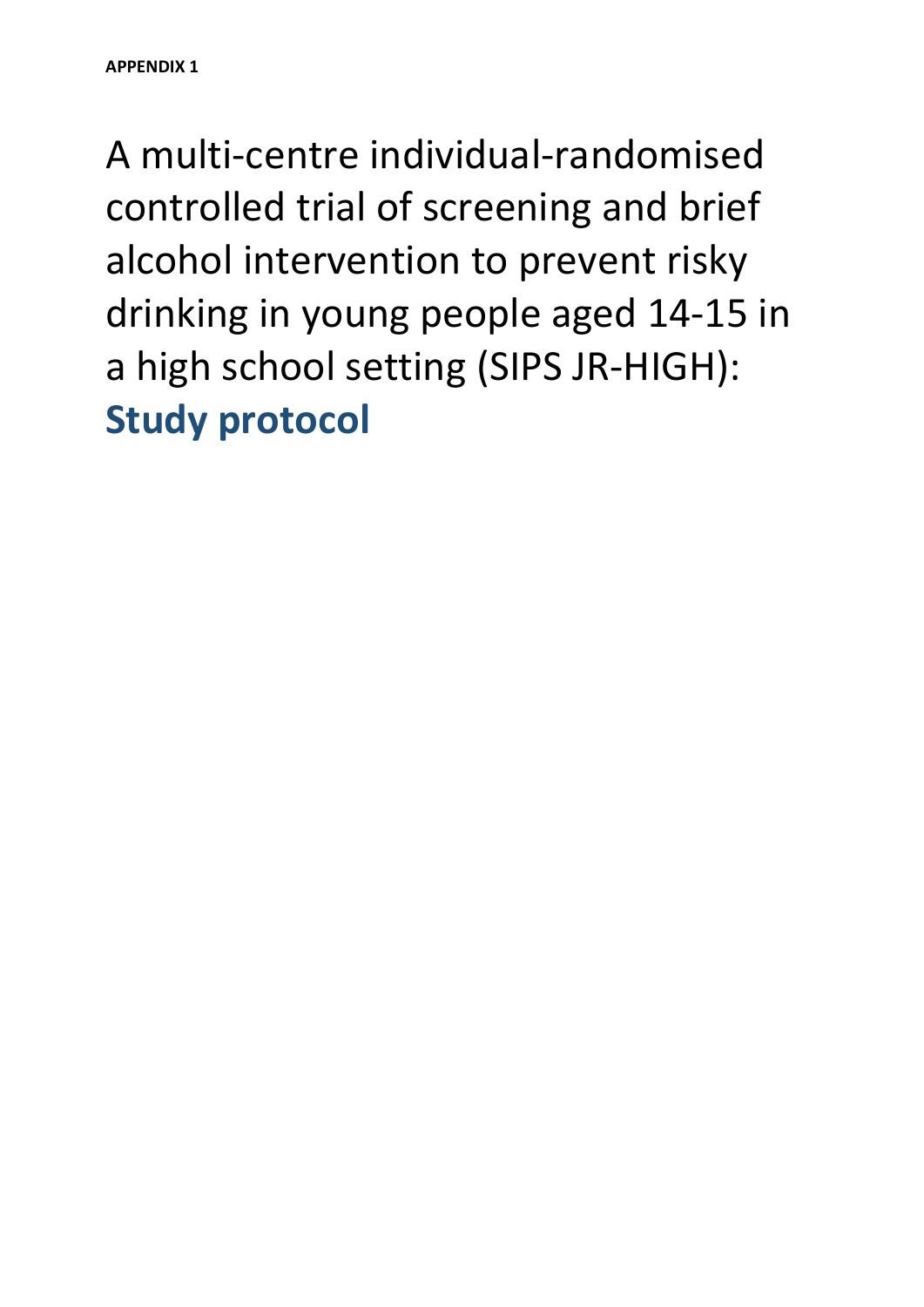**Full Title:** A multi-centre individual-randomised controlled trial of screening and brief alcohol intervention to prevent risky drinking in young people aged 14-15 in a high school setting (SIPS JR-HIGH)

**Short title:** SIPS JR-HIGH

**Chief Investigator:** Professor Dorothy Newbury-Birch1

Co-applicants: Professor Eileen Kaner<sup>2</sup>, Professor Elaine McColl<sup>2,7</sup>, Denise Howel<sup>2</sup>, Elaine Stamp<sup>2</sup>, Dr Ruth McGovern<sup>2</sup>, Dr Stephanie Scott<sup>2</sup>, Professor Luke Vale<sup>2</sup>, Professor Liz Todd<sup>2</sup>, Professor Simon Coulton<sup>3</sup>, Professor Colin Drummond<sup>4</sup>, Dr Paolo Deluca<sup>4</sup>, Professor Harry Sumnall<sup>5</sup>, Les Tate<sup>6</sup>

**Principal Investigators (sites):** Professor Dorothy Newbury-Birch (North East), Professor Harry Sumnall (North West), Professor Simon Coulton (Kent), Professor Colin Drummond/Dr Paolo Deluca (London).

**Project Manager:** Dr Emma Giles1

**Senior Trial Manager (NCTU):** Claire Macdonald7

Research Co-ordinators: Dr Grant McGeechan<sup>1</sup>, Jayne Ogilvie<sup>3</sup>, Dr Sadie Boniface<sup>4</sup>, Jo Frankham<sup>5</sup>, Grant Stanley<sup>5</sup>

**Qualitative Researcher:** Dr Grant McGeechan1

**Database Manager:** Nicola Howe2

Administrative Assistant: Robert Sayer<sup>1</sup>

<sup>1</sup>Health and Social Care Institute, Teesside University, <sup>2</sup>Institute of Health and Society, Newcastle University, 3University of Kent, 4Kings College London, 5Liverpool John Moores University, <sup>6</sup>North Tyneside Council, <sup>7</sup>Newcastle Clinical Trials Unit, Newcastle University

- **ISRCTN Number:** ISRCTN45691494
- **Ethics approval number:** No 164/15
- **Protocol Version and Date:** Version 1.5. 20.01.2017
- **Funded by / Grant reference:** NIHR PHR 13/117/02
- **Sponsored by:** Newcastle University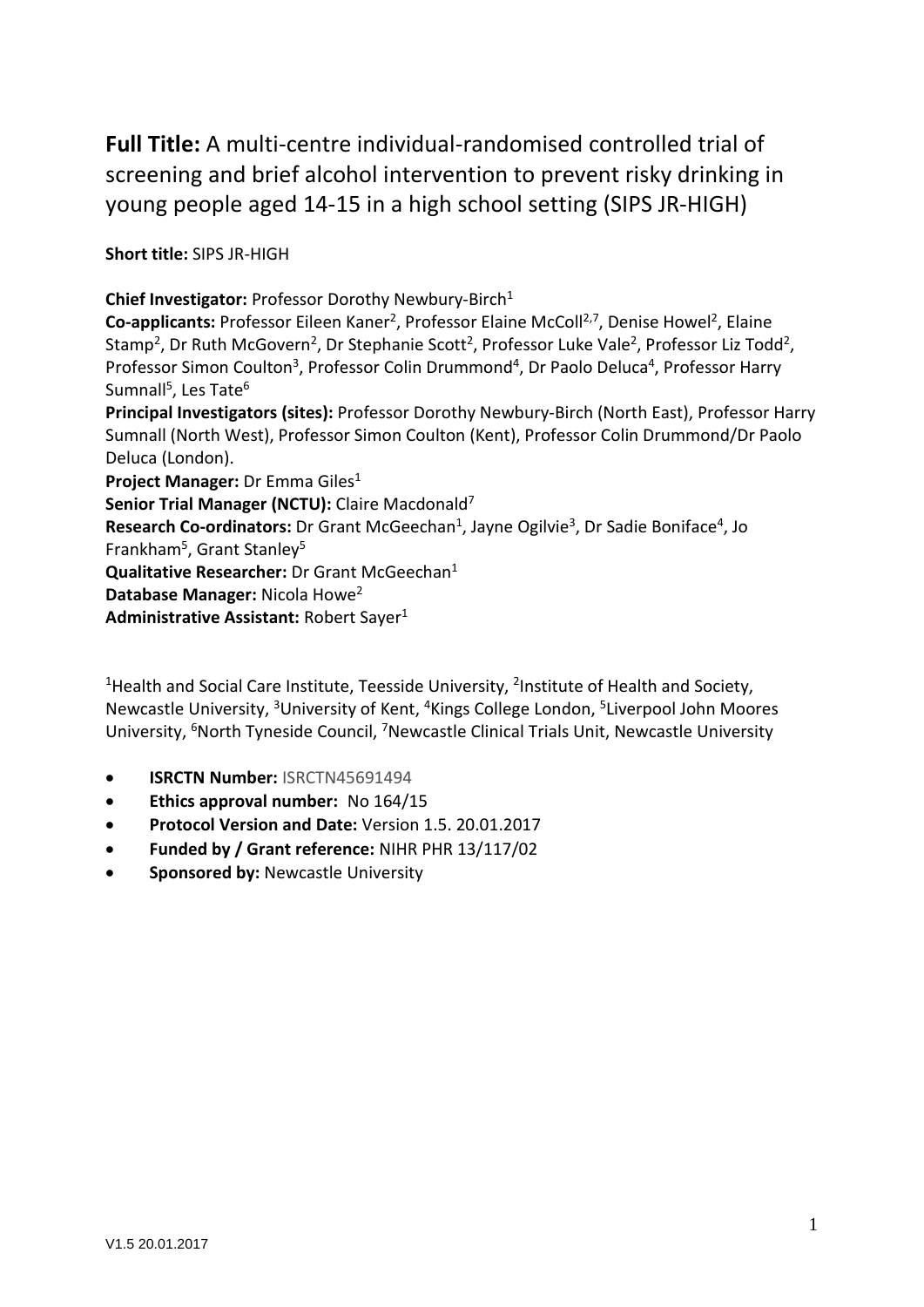### <span id="page-2-0"></span>**1. Protocol contacts**

**Chief Investigator:** Professor Dorothy Newbury-Birch, Professor of Alcohol and Public Health Research, Health and Social Care Institute, Teesside University, Middlesbrough. TS1 3BA. D.newbury-birch@tees.ac.uk

**Project Manager:** Dr Emma Giles, Senior Research Lecturer in Public Health, Health and Social Care Institute, Teesside University, Middlesbrough. TS1 3BA. E.giles@tees.ac.uk

**Newcastle Lead:** Professor Eileen Kaner, Institute Director, Newcastle University, Institute of Health and Society, Newcastle upon Tyne, Tyne and Wear, NE2 4AX. Eileen.kaner@newcastle.ac.uk

**Sponsor:** Mrs Lois Neal, Faculty of Medical Sciences, Newcastle University, Framlington Place, Newcastle upon Tyne, Tyne and Wear, NE2 4HH. lois.neal@newcastle.ac.uk

**Senior Research Interventionist:** Dr Ruth McGovern, Newcastle University, Institute of Health and Society, Newcastle upon Tyne, Tyne and Wear, NE2 4AX. r.mcgovern@ncl.ac.uk

**Statistics:** Denise Howel, Senior Lecturer in Epidemiological Statistics, Newcastle University, Institute of Health and Society, Newcastle upon Tyne, Tyne and Wear, NE2 4AX. denise.howel@newcastle.ac.uk

**QOL/Health Economics:** Professor Luke Vale, Newcastle University, Health Foundation Chair in Health Economics. Newcastle University, Institute of Health and Society, Newcastle upon Tyne, Tyne and Wear, NE2 4AX. luke.vale@newcastle.ac.uk

**Senior Trial Manager (NCTU):** Claire Macdonald, Newcastle University, Newcastle Clinical Trials Unit, 1-4 Claremont Terrace, Newcastle upon Tyne, Tyne and Wear, NE2 4AE. claire.macdonald@ncl.ac.uk

**Database Manager:** Nicola Howe, Newcastle University, Newcastle Clinical Trials Unit, 1-4 Claremont Terrace, Newcastle upon Tyne, Tyne and Wear, NE2 4AE. nicola.howe@newcastle.ac.uk

**Administrative Assistant:** Robert Sayer, Health and Social Care Institute, Teesside University, Middlesbrough. TS1 3BA. R.sayer@tees.ac.uk

**Emergency contact (e.g. out of office hours):** Professor Dorothy Newbury-Birch 07980629456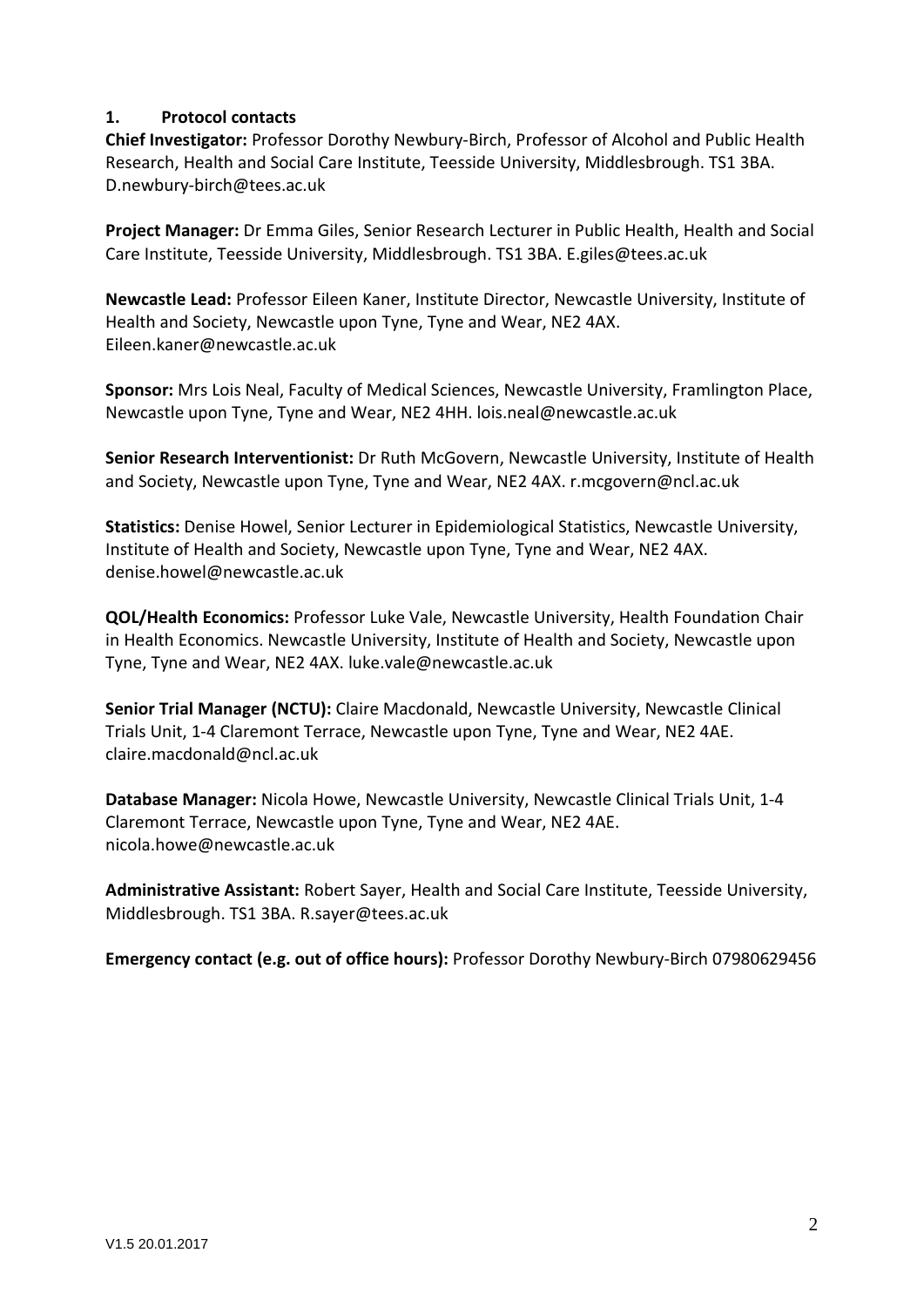# <span id="page-3-0"></span>**2. Protocol signature page**

# **REPRESENTATIVE OF THE RESEARCH SPONSOR**

| Name: Lois Neal<br>Signature:                                      | <b>Position: Assistant Registrar</b><br>Date:                     |
|--------------------------------------------------------------------|-------------------------------------------------------------------|
| <b>CHIEF INVESTIGATOR</b><br>Name: Professor Dorothy Newbury-Birch | <b>Position: Professor of Alcohol and Public</b>                  |
| Signature:                                                         | <b>Health Research</b><br>Date:                                   |
| <b>PROJECT MANAGER</b>                                             |                                                                   |
| Name: Dr Emma L Giles                                              | <b>Position:</b> Senior Research Lecturer in Public<br>Health     |
| Signature:                                                         | Date:                                                             |
| <b>STATISTICIAN</b><br><b>Name: Ms Denise Howel</b>                | Position: Senior Lecturer in Epidemiological<br><b>Statistics</b> |
| Signature:                                                         | Date:                                                             |
| <b>HEALTH ECONOMIST</b>                                            |                                                                   |
| Name: Professor Luke Vale                                          | Position: Health Foundation Chair in Health<br>Economics          |
| Signature:                                                         | Date:                                                             |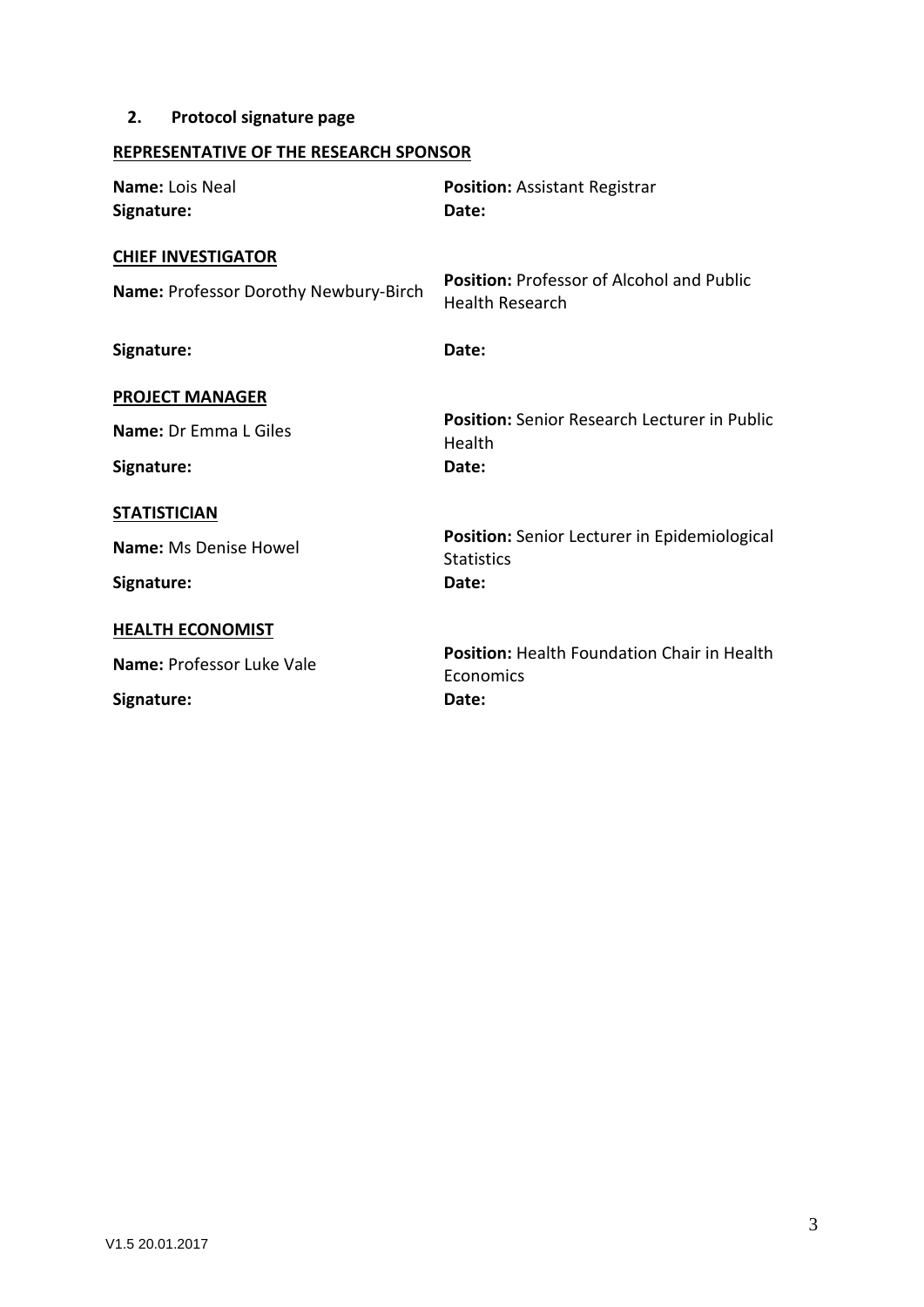### <span id="page-4-0"></span>**2.1 Principal Investigator signature**

I confirm that I have read and understood protocol 1.5 dated 20.01.2017. I agree to comply with the study protocol, the principles of Good Clinical Practice (GCP), research governance, clinical trial regulations and appropriate reporting requirements.

Print Name Site Name/I.D.

Signature ……………………………… Date …………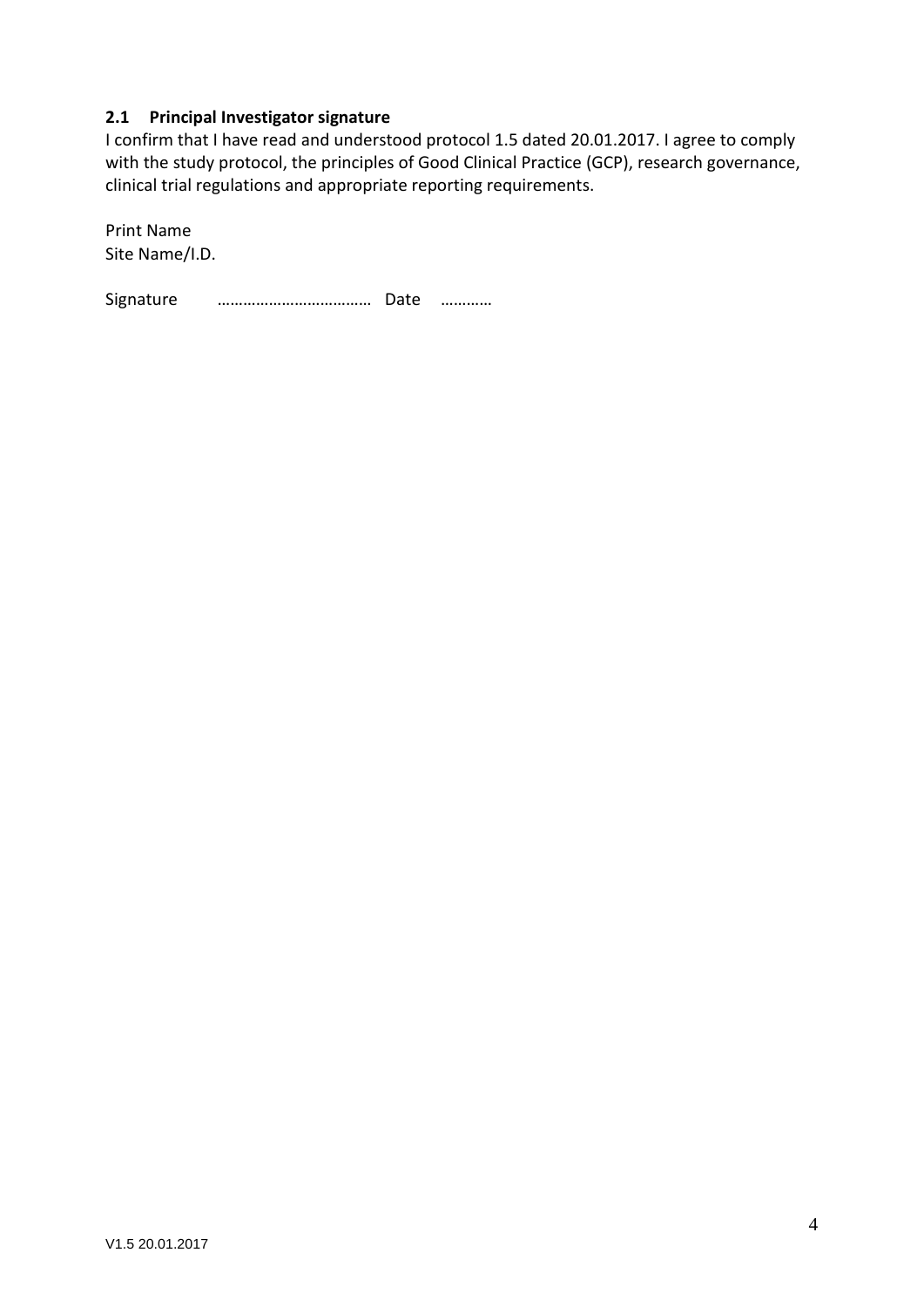### **Contents**

| 1.           |  |
|--------------|--|
| 2.           |  |
| 2.1          |  |
| 3.           |  |
| 4.           |  |
| 4.1          |  |
| 4.2          |  |
| 4.3          |  |
| 5.           |  |
| 6.           |  |
| 6.1          |  |
| 6.2          |  |
| 6.3          |  |
| 6.4          |  |
| 7.           |  |
| 7.1          |  |
| 7.2          |  |
| 8.           |  |
| 9.           |  |
| 9.1          |  |
| 9.2          |  |
| 9.3          |  |
|              |  |
|              |  |
| 9.4          |  |
|              |  |
| 10.1         |  |
| 10.2         |  |
| 10.3         |  |
|              |  |
| 11.1         |  |
| 11.2         |  |
| 11.3         |  |
|              |  |
| 12.1         |  |
| 12.2         |  |
|              |  |
| 13.1         |  |
| 13.2<br>13.3 |  |
| 13.4         |  |
|              |  |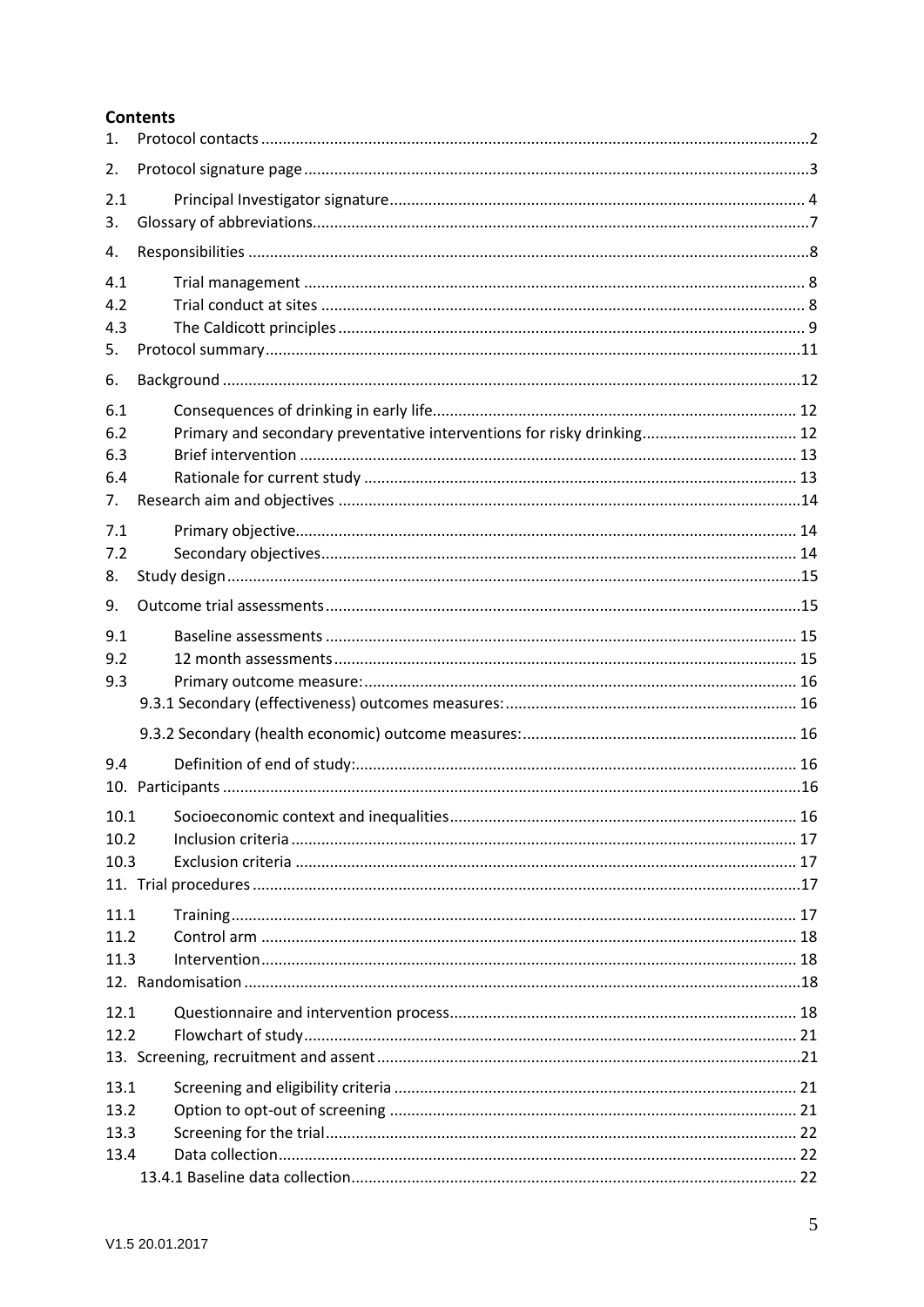| 13.5 |  |  |  |  |
|------|--|--|--|--|
|      |  |  |  |  |
|      |  |  |  |  |
|      |  |  |  |  |
|      |  |  |  |  |
| 15.1 |  |  |  |  |
| 15.2 |  |  |  |  |
|      |  |  |  |  |
|      |  |  |  |  |
|      |  |  |  |  |
|      |  |  |  |  |
|      |  |  |  |  |
|      |  |  |  |  |
| 16.1 |  |  |  |  |
| 16.2 |  |  |  |  |
|      |  |  |  |  |
|      |  |  |  |  |
|      |  |  |  |  |
| 19.1 |  |  |  |  |
| 19.2 |  |  |  |  |
|      |  |  |  |  |
|      |  |  |  |  |
|      |  |  |  |  |
|      |  |  |  |  |
|      |  |  |  |  |
|      |  |  |  |  |
|      |  |  |  |  |
|      |  |  |  |  |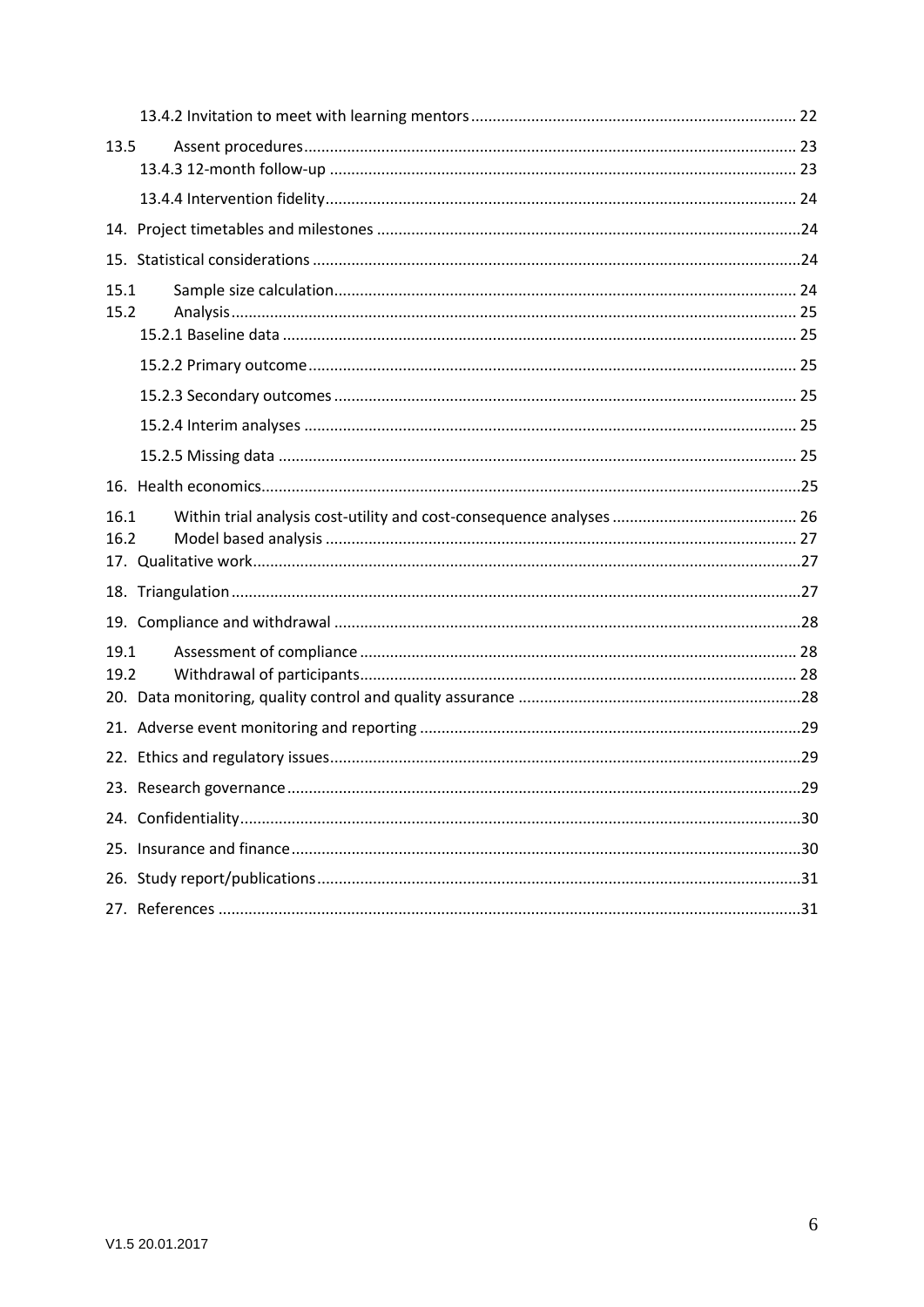# **3. Glossary of abbreviations**

<span id="page-7-0"></span>

| AUDIT           | Alcohol Use Disorders Identification Test                         |
|-----------------|-------------------------------------------------------------------|
| A-SAQ           | <b>Student Alcohol Questionnaire</b>                              |
| <b>BECCI</b>    | Behaviour Change Counselling Index                                |
| C.I.            | Confidence Intervals                                              |
| C-RCT           | <b>Cluster Randomised Control Trial</b>                           |
| <b>DMES</b>     | Data Monitoring and Ethics Committee                              |
| <b>DMQ</b>      | <b>Drinking Motives Questionnaire</b>                             |
| <b>EQ-5D-Y</b>  | European Quality of Life Five Dimension - Youth                   |
| <b>FRAMES</b>   | Feedback, Responsibility, Advice, Menu, Empathy and Self-efficacy |
| <b>GCP</b>      | <b>Good Clinical Practice</b>                                     |
| <b>MRC</b>      | <b>Medical Research Council</b>                                   |
| <b>NHS</b>      | <b>National Health Service</b>                                    |
| NHS EED         | National Health Service Economic Evaluation Database              |
| NICE            | The National Institute for Health and Care Excellence             |
| <b>NIHR PHR</b> | National Institute of Health Research, Public Health Research     |
| PI              | Principal Investigator                                            |
| <b>PSHE</b>     | Personal Social and Health Education Lessons                      |
| QALYS           | <b>Quality Adjusted Life Years</b>                                |
| <b>RAPI</b>     | Rutgers Alcohol Problems Inventory                                |
| <b>RCT</b>      | <b>Randomised Control Trial</b>                                   |
| S-SUQ           | <b>Short Service Use Questionnaire</b>                            |
| TLFB            | Time Line Follow Back                                             |
| TOC             | <b>Trial Oversite Committee</b>                                   |
| WEMWBS          | Warwick Edinburgh Mental Well-Being Scale                         |
|                 |                                                                   |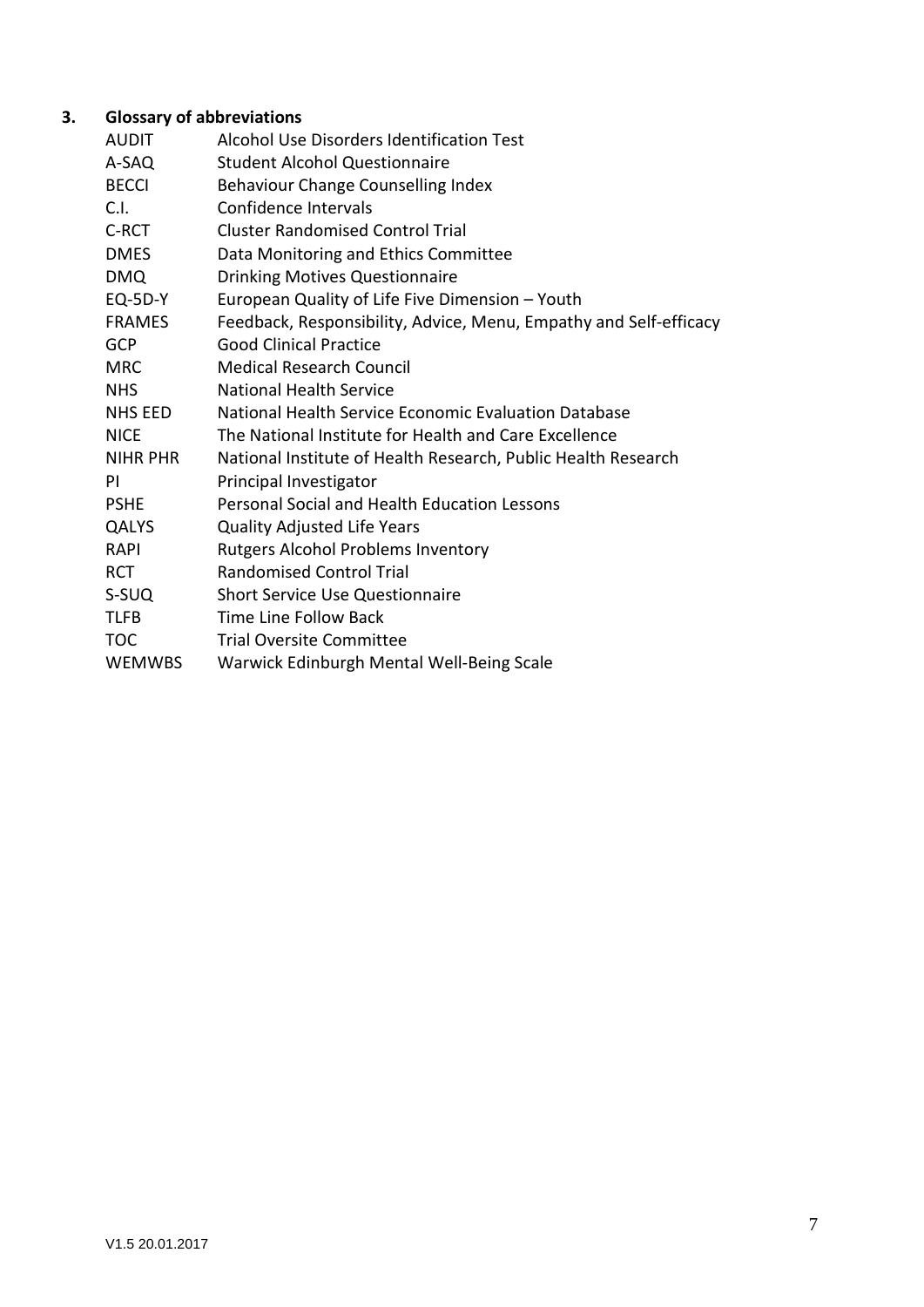### <span id="page-8-0"></span>**4. Responsibilities**

**Sponsor:** Newcastle University are the award holders and will act as the sponsor for this study.

**Funder:** NIHR PHR is funding this study.

**Trial management:** A Trial Management Group (TMG) will be appointed and will be responsible for overseeing the progress of the trial. The day-to-day management of the trial will be co-ordinated by the Project Manager. A Trial Steering Group (TSC) and a separate Data Management and Ethics Committee (DMEC) will also be appointed to monitor trial data.

**Chief Investigator:** The Chief Investigator will have overall responsibility for the trial.

**Principal Investigators:** The Principal Investigators (PIs) will have overall responsibility for the conduct of the study at a particular trial site.

## <span id="page-8-1"></span>**4.1 Trial management**

The following functions falling under the responsibility of the sponsor will be delegated to Professor Dorothy Newbury-Birch [Chief Investigator]:

- Ethics Committee Opinion (including application for research ethics committee favourable opinion, notification of protocol amendments and end of trial, site specific assessment and local approval).
- Good Clinical Practice and Trial Conduct (including GCP arrangements, data monitoring, emergency and safety procedures).

Administration of funding for the study will be carried out by Newcastle University who hold the award. Professor Eileen Kaner is the lead for Newcastle University.

# <span id="page-8-2"></span>**4.2 Trial conduct at sites**

# **Site PI responsibilities**

- Study conduct and the welfare of study subjects.
- Familiarity with the study conditions.
- Compliance with the protocol, documentation of any protocol deviations and reporting of all serious adverse events.
- Screening and recruitment of subjects.
- Compliance with the Principles of GCP, the Research Governance Framework for Health and Social Care, the Data Protection Act and any other relevant legislation and regulatory guidance.
- Ensuring that no participant is recruited into the study until all relevant regulatory permissions and approvals have been obtained.
- Obtaining written informed assent from participants prior to any study specific procedures.
- The PIs shall be qualified by education, training and experience to assume responsibility for the proper conduct of the trial. S/he shall provide a current signed and dated curriculum vitae as evidence for the Trial Master File.
- Ensuring Study Site team members are appropriately qualified by education, training and experience to undertake the conduct of the study.
- Availability for TSCs, DMECs, monitoring visits and in the case of an audit.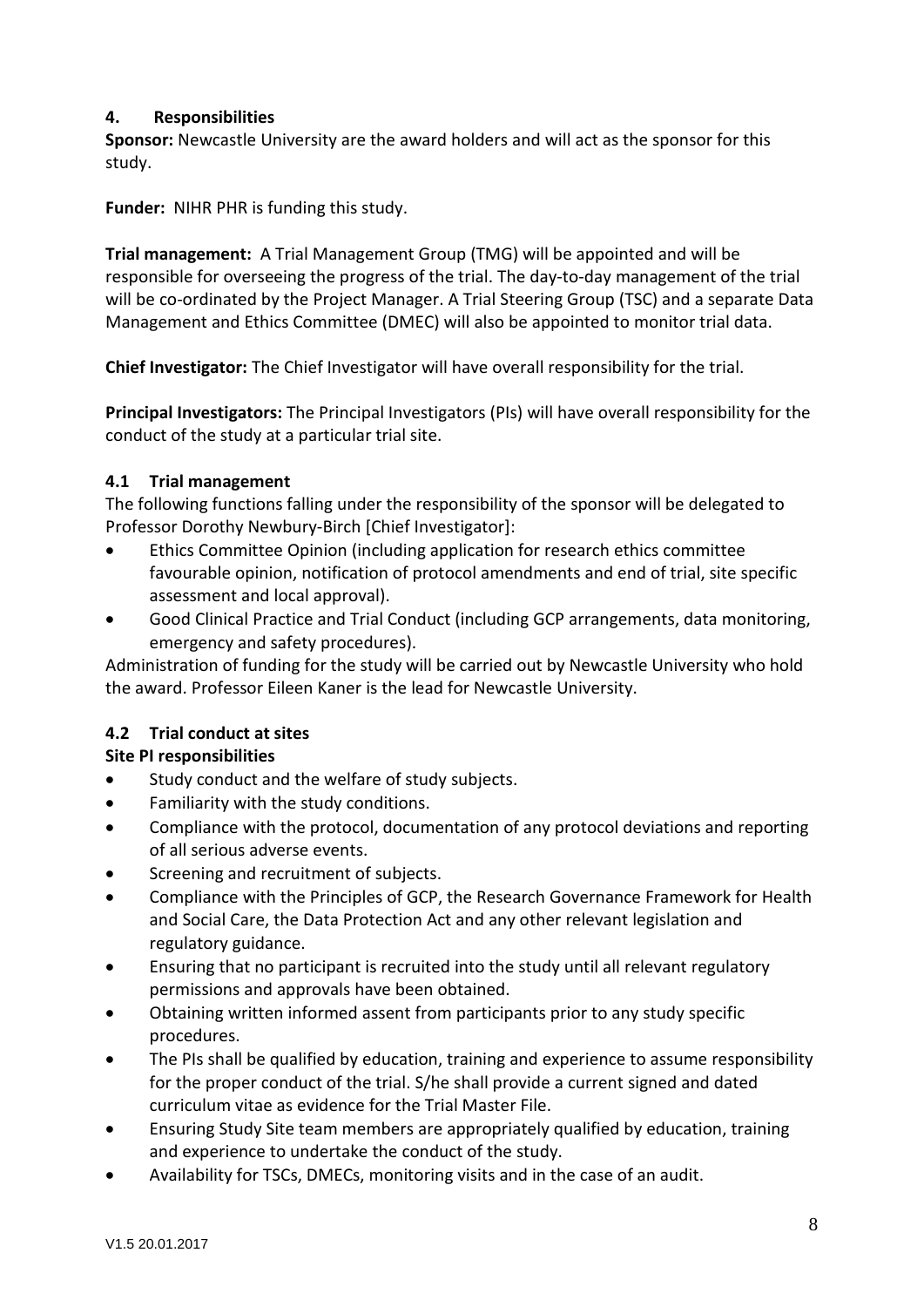- Maintaining study documentation and compliance with reporting requests.
- Maintaining a site file, including copies of study approval, list of subjects and their signed informed assent forms.
- Documenting appropriate delegation of tasks to other study personnel e.g. Research Co-ordinators.
- Ensuring data collected is accurate, timely and complete.
- Providing updates on the progress of the trial.
- Ensuring subject confidentiality is maintained during the project and archival period.
- Ensuring archival of study documentation for a minimum of ten years following the end of the study, unless local arrangements require a longer period.

#### <span id="page-9-0"></span>**4.3 The Caldicott principles**

**Principle 1. Justify the purpose(s) for using confidential information:** Every proposed use or transfer of personal confidential data within or from an organisation should be clearly defined, scrutinised and documented, with continuing uses regularly reviewed, by an appropriate guardian.

**How we will abide by Principle 1:** Should we need to transfer personal data between Newcastle and Teesside Universities we will keep a log of the transfer, who requested and who executed the transfer, together with the reason for the transfer. This log will be kept on a password protected Excel file.

**Principle 2. Don't use personal confidential data unless it is absolutely necessary:** Personal confidential data items should not be included unless it is essential for the specified purpose(s) of that flow. The need for patients to be identified should be considered at each stage of satisfying the purpose(s).

**How we will abide by Principle 2:** We will gather limited personal data, including name and first part of postcode for trial participants. This is to allow us to map behaviours to socio demographic characteristics.

**Principle 3. Use the minimum necessary personal confidential data:** Where use of personal confidential data is considered to be essential, the inclusion of each individual item of data should be considered and justified so that the minimum amount of personal confidential data is transferred or accessible as is necessary for a given function to be carried out.

**How we will abide by Principle 3:** We will ask for name and class only to minimise the amount of personal we collect from the young people. For trial participants we will ask for the first part of their postcode.

**Principle 4. Access to personal confidential data should be on a strict need-to-know basis:** Only those individuals who need access to personal confidential data should have access to it, and they should only have access to the data items that they need to see. This may mean introducing access controls or splitting data flows where one data flow is used for several purposes.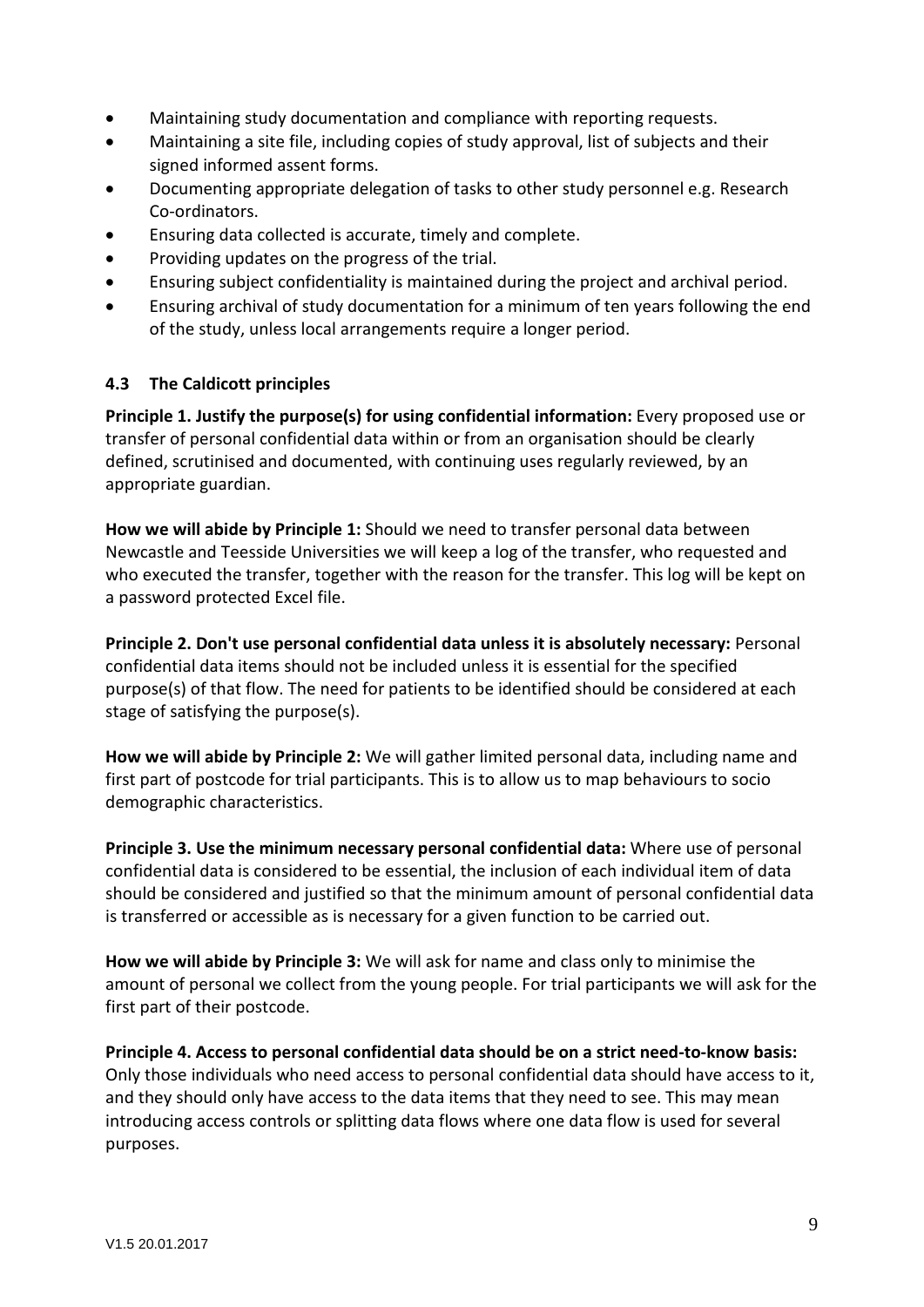**How we will abide by Principle 4:** Only the Study Research Administrator at Teesside University will have access to all of the information to ensure allocation concealment in the trial. The data will be accessed on a need-to-know basis only.

**Principle 5. Everyone with access to personal confidential data should be aware of their responsibilities:** Action should be taken to ensure that those handling personal confidential data - both clinical and non-clinical staff - are made fully aware of their responsibilities and obligations to respect patient confidentiality.

**How we will abide by Principle 5:** We will be providing training to all active researchers in the trial to ensure they understand confidentiality principles.

**Principle 6. Comply with the law:** Every use of personal confidential data must be lawful. Someone in each organisation handling personal confidential data should be responsible for ensuring that the organisation complies with legal requirements.

**How we will abide by Principle 6:** The research sponsor will ensure that all use of personal data will be lawful.

**Principle 7. The duty to share information can be as important as the duty to protect patient confidentiality:** Health and social care professionals should have the confidence to share information in the best interests of their patients within the framework set out by these principles. They should be supported by the policies of their employers, regulators and professional bodies.

**How we will abide by Principle 7:** We will abide by the policies of participating organisations.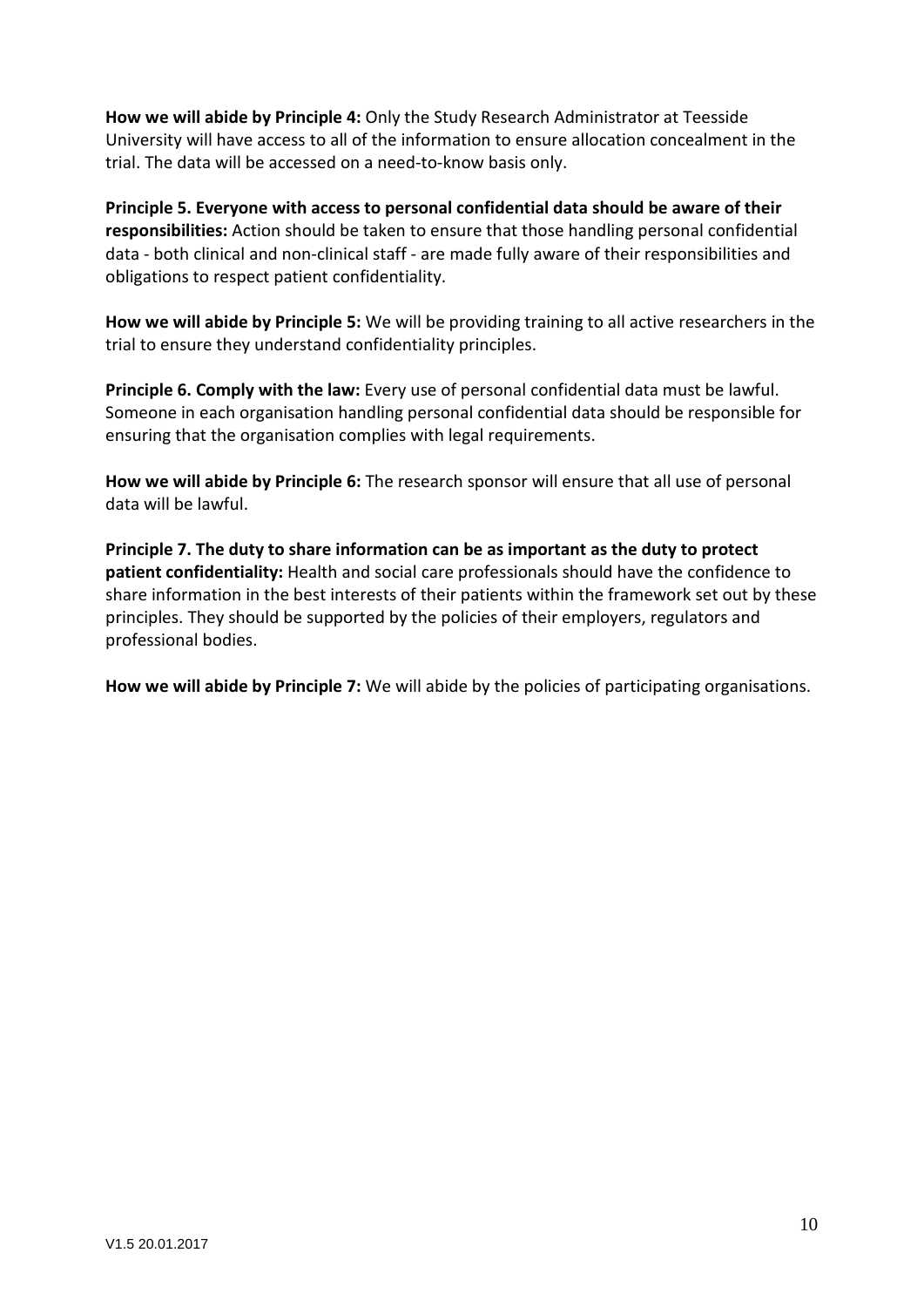#### <span id="page-11-0"></span>**5. Protocol summary**

| <b>Trial Title</b>                                 | A multi-centre individual-randomised controlled trial of<br>screening and brief alcohol intervention to prevent risky drinking<br>in young people aged 14-15 in a high school setting (SIPS JR-<br>HIGH)                            |
|----------------------------------------------------|-------------------------------------------------------------------------------------------------------------------------------------------------------------------------------------------------------------------------------------|
| <b>Acronym (short title)</b>                       | <b>SIPS JR-HIGH</b>                                                                                                                                                                                                                 |
| <b>Protocol version and</b><br>date                | 1.5 20.01.2017                                                                                                                                                                                                                      |
| <b>Summary of Trial</b><br><b>Design</b>           | A four-centre, individually randomised two armed Randomised<br>Controlled Trial (RCT) incorporating a control arm of usual<br>practice on alcohol issues and a 30 minute brief intervention<br>arm.                                 |
| <b>Summary of</b><br><b>Participant Population</b> | Young people aged 14-15 years inclusive, whose parents do not<br>opt them out of the study, scoring positively on the A-SAQ, leave<br>their name and willing and able to provide informed assent for<br>intervention and follow-up. |
| <b>Planned Sample Size</b>                         | 4,200 pupils in year 10; with 235 in each arm at the 12-month<br>follow-up.                                                                                                                                                         |
| <b>Planned Number of</b><br><b>Sites</b>           | At least five schools in each of the four geographical sites: North<br>East, North West, London and Kent.                                                                                                                           |
| <b>Study Intervention</b>                          | 30 minute brief alcohol intervention.                                                                                                                                                                                               |
| <b>Follow Up Duration</b>                          | At 12-months post intervention; completion of a questionnaire.                                                                                                                                                                      |
| <b>Planned Trial Period</b>                        | 01 September 2015 - 31 December 2017.                                                                                                                                                                                               |

**Primary objective:** Total alcohol consumed in the last 28 days.

**Outcome measure:** Time Line Follow-Back (TLFB) questionnaire at 12-month follow-up. **Secondary (effectiveness) objective:** To measure % days abstinence over last 28 days; risky drinking; smoking behaviour; alcohol-related problems; drunkenness during the last 30 days; and emotional wellbeing.

**Outcome measures**: Drinks per day and days>2 units from 28 day TLFB; risky drinking using the Student Alcohol Questionnaire (A-SAQ), Alcohol Use Disorders Identification Test (AUDIT) and TLFB; smoking behaviour and alcohol related problems using the Rutgers Alcohol Problems Inventory (RAPI); drunkenness dichotomised as 'never' or 'once or more'; emotional wellbeing using the Warwick Edinburgh Mental Health Well-being Scale (WEMWBS) and Drinking Motives Questionnaire (DMQ).

**Secondary (health economics) objectives:** To measure Quality of Life Years (QALY) and health state utility and cost-consequences at 12 months.

**Outcome measures:** Quality of life and health state utility measured using the European Quality of Life Five Dimension (EQ-5D Y) [1]; QALYs estimated using general population tariffs from responses to EQ-5D Y administered and scored at baseline and 12 months; National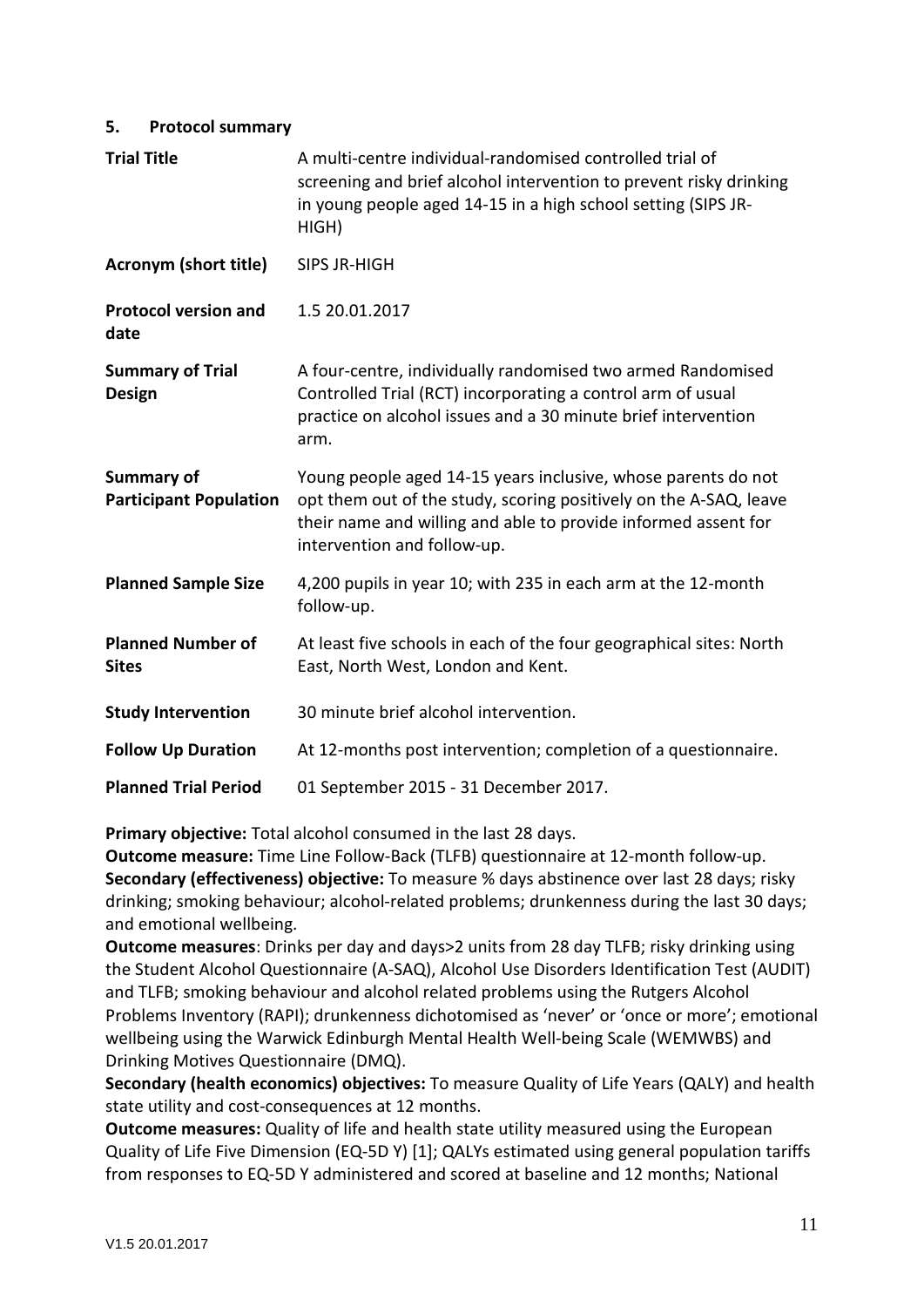Health Service (NHS), educational, social, and criminal services data estimated using a modified Short Service Use Questionnaire (S-SUQ) and a learning mentor diary sheet developed in the pilot study; Incremental cost per QALY gained at 12 months; Costconsequences presented in the form of a balance sheet for outcomes at 12 months; depending on findings, modelled estimates of incremental cost per QALY and costconsequences in the longer term.

### <span id="page-12-0"></span>**6. Background**

Adolescents in England are amongst the heaviest drinkers in Europe [1]. The percentage of young people who have ever had an alcoholic drink in England increases with age from 6% of 11 year olds to 72% of 15 year olds, and the prevalence of drinking in the last month rises from 2% of 11 year olds to 43% of 15 year olds [2]. Whilst drinking typically increases over adolescence, there has been a reduction over time across all ages of adolescents, although amongst those who drink they typically consume a higher volume. Nevertheless, drinking can have adverse impacts on health and social (including learning) outcomes for the many young people who are drinking alcohol.

# <span id="page-12-1"></span>**6.1 Consequences of drinking in early life**

The impact of alcohol on the development and behaviour of young people has been well researched in early [3], middle [4] and late adolescence [5]. It is now well known that young people are much more vulnerable than adults to the adverse effects of alcohol, due to a range of physical and psycho-social factors which often interact [6]. These adverse effects include: physiological factors [4]; neurological factors due to changes that occur in the developing adolescent brain after alcohol exposure [7]; cognitive factors due to psychoactive effects of alcohol which impair judgement and increase the likelihood of accidents and trauma [8]; and social factors which arise from a typically high-intensity drinking pattern (often called 'binge drinking') which leads to intoxication and risk-taking behaviour [9].

Our definition of risky drinking encompasses commonly understood concepts of hazardous drinking (at a level or pattern that increases the risk of physical or psychological problems), harmful drinking (defined by the presence of these problems) and binge drinking (risky single occasion high intensity drinking which can be episodic) as well as the Department of Health concepts of increasing and high risk drinking [10]. Evidence suggests that risky drinking among young people occurs commonly in the context of other forms of challenging behaviour such as aggression and risk-taking [11]. The Chief Medical Officer for England has provided recommendations on alcohol consumption in young people [12] based on an evidence review of the risks and harms of alcohol to young people [6]. The recommendations state that children should abstain from alcohol before the age of 15 and those aged 15-17 are advised not to drink, but if they do drink it should be no more 3-4 units and 2-3 units per week in males and females respectively, on no more than one day per week [12] which equates to adult daily drinking recommendations.

# <span id="page-12-2"></span>**6.2 Primary and secondary preventative interventions for risky drinking**

There is a large volume of evidence on primary prevention to reduce risky drinking in the school setting [13, 14]. Such prevention is directed at all young people, whether they drink alcohol or not, and aims to delay the age that drinking begins, often via general health education. This body of work has shown mixed results with only a small number of programmes reporting positive outcomes [14] and this body of work has been reported to be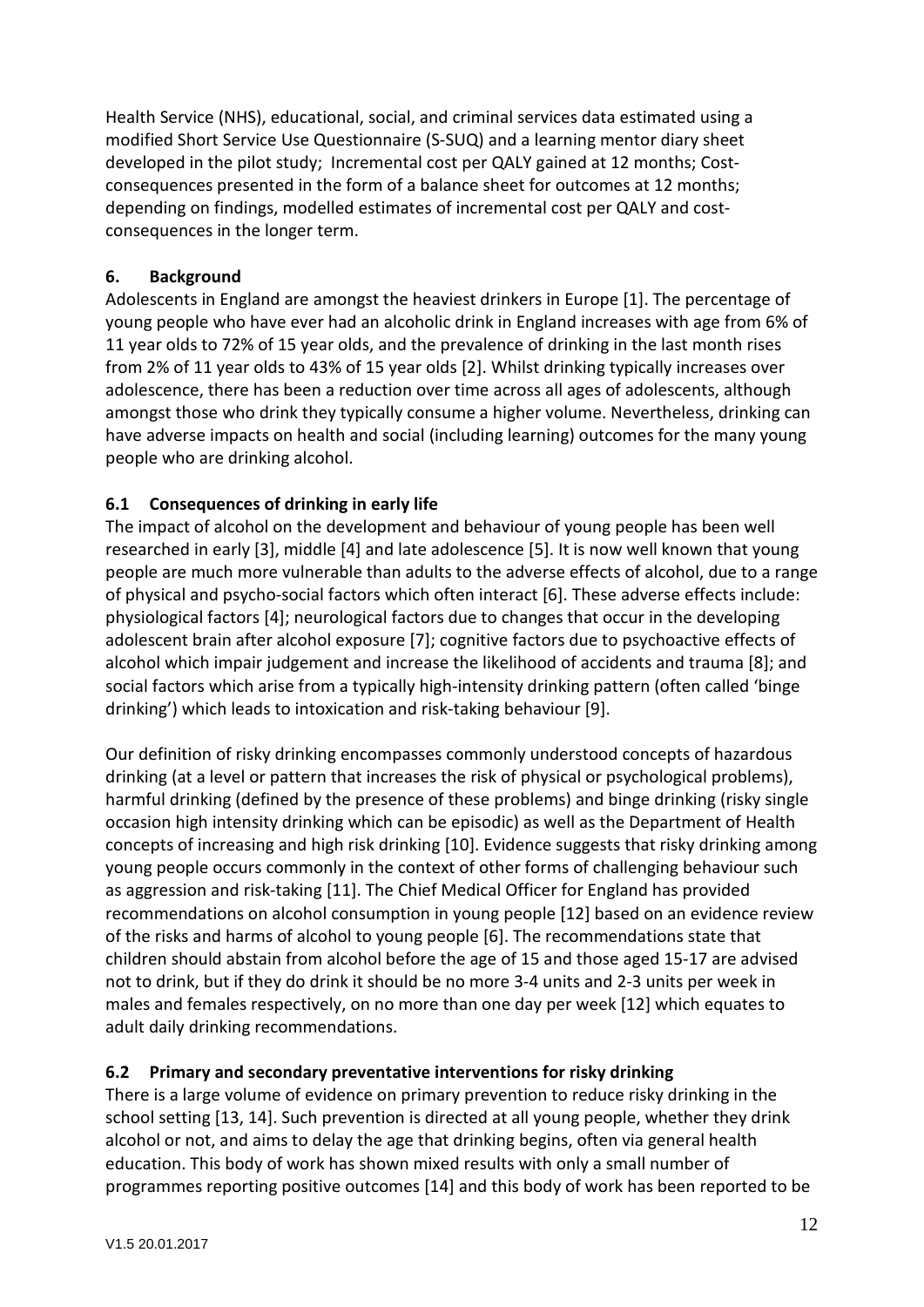methodologically weak [15]. Secondary prevention, i.e. targeting interventions at young people who are already drinking alcohol, may be a more effective and efficient strategy since the intervention will have more salience for the individuals receiving it.

This secondary prevention generally consists of screening (to identify relevant recipients) followed by structured advice or counselling of short duration which is aimed at reducing alcohol consumption or decreasing problems associated with drinking [16]. The interventions are based on social cognitive theory (from health psychology) which is drawn from social learning theory [17]; these theories regard behaviour to be the result of an interaction between individual, behavioural and environmental factors. It is assumed that each individual has cognitive (thinking) and affective (feeling) attributes that affect not only how they behave but also how their behaviour is influenced and/or reinforced by aspects of the external world. Thus, brief interventions generally focus on individuals' beliefs and attitudes about behaviour, their sense of personal confidence (self-efficacy) about changing beliefs and attitudes and a focus on how an individual's behaviour sits in relation to other people's actions (normative comparison).

# <span id="page-13-0"></span>**6.3 Brief intervention**

A key feature of brief intervention is that it is designed to be delivered by generalist practitioners (not addiction specialists) and is targeted at individuals who may not be aware they are experiencing alcohol-related risk or harm. The goal is usually reduced alcohol consumption or a decrease in alcohol-related problems [18]. There is variation in the duration and frequency of brief intervention [19] but there are two broad types: simple structured advice - based on the FRAMES model (feedback, responsibility, advice, menu, empathy and self-efficacy) and motivational interviewing [20]. Since the time available for delivering brief intervention may not allow for motivational interviewing in its full form [19], its ethos and techniques have been distilled into a more directive format called Behaviour Change Counselling [21] which has been successfully used in a number of UK trials [22-25]. Existing evidence described above demonstrates that alcohol screening and brief intervention for young people have been successful for selected individuals, in certain settings.

# <span id="page-13-1"></span>**6.4 Rationale for current study**

The Chief Medical Officer for England has stated that school is seen as a key resource in the prevention, detection and treatment for risky drinking [26]. However, the current evidence is limited as it relates primarily to white, USA-based study participants and provides insufficient evidence to be confident about the use of alcohol screening and brief intervention to reduce excessive drinking and/or alcohol-related harm in younger adolescents aged under 16 and in a school setting in the UK [27-29]. Nevertheless, there is evidence that the most practical and effective forms of brief intervention in this setting are those based upon the FRAMES model. Specifically approaches containing personalised feedback about a young person's drinking behaviour with motivational interviewing approaches, such as behaviour change counselling, can help to reduce levels of alcohol-related risk [23].

This current work builds on the evidence base by focusing on screening and brief intervention to reduce risky drinking in younger adolescents (aged 14-15). The proposed study follows on from the SIPS JR-HIGH pilot feasibility study which was funded under the National Institute of Health Research Public Health Programme (NIHR PHR) commissioned call 10/3002 Alcohol and Young People: Interventions to prevent risky drinking of alcohol by school aged children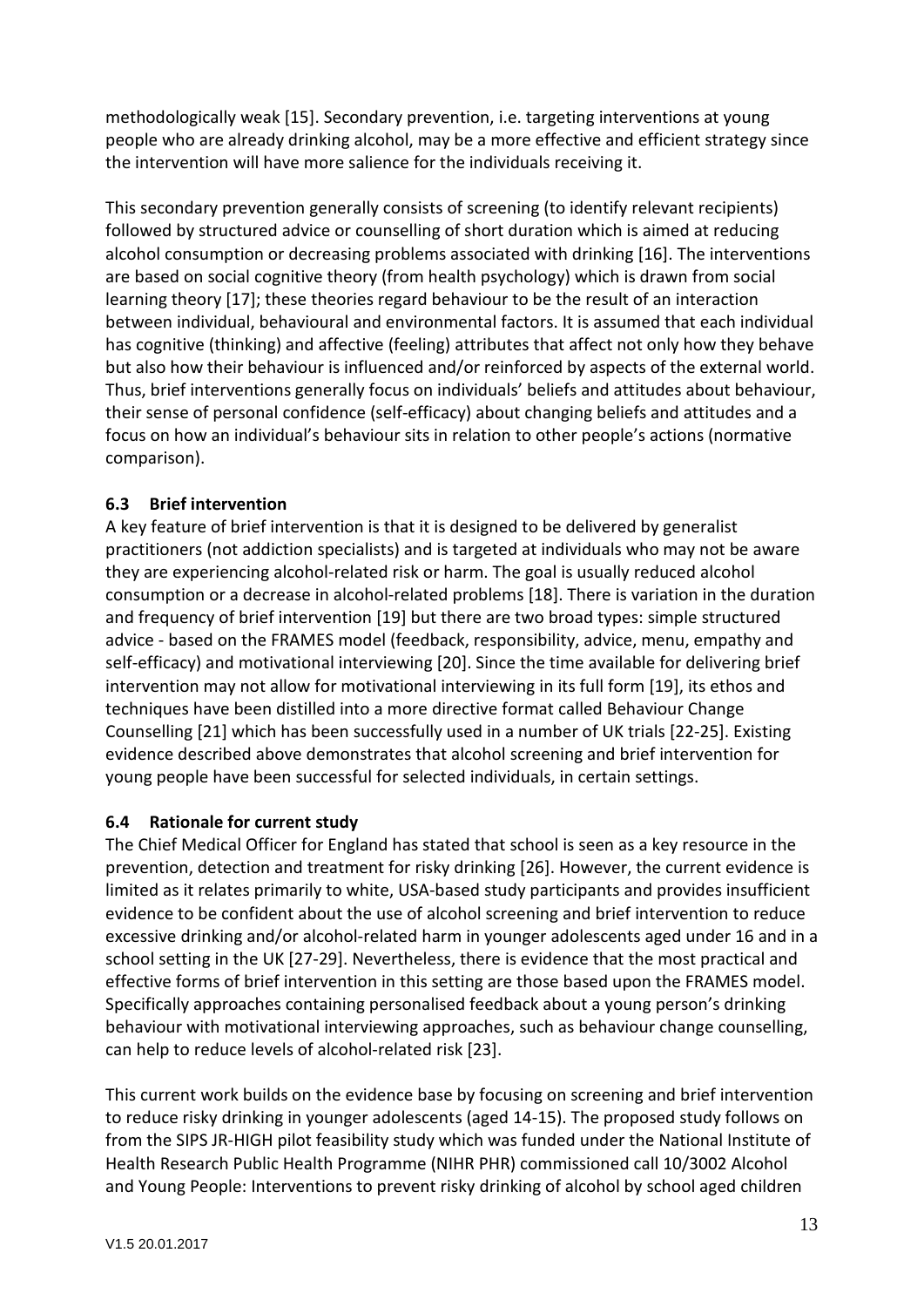and young people [30]. The trial was registered on the ISRCTN register as ISRCTN07073105. The pilot feasibility trial was a three-arm cluster-randomised control trial (c-RCT) (with randomisation at the school level) with an integrated qualitative component to assess the feasibility and acceptability of a future definitive trial of brief alcohol intervention in a school setting. The trial measured recruitment and retention to the study, and explored facilitators and barriers to the use of these interventions with year 10 pupils (aged 14-15) in seven schools in the North East of England [23].

In our pilot feasibility study, young people who screened positively on a single alcohol screening question (collected in the context of a baseline classroom survey of drinking and other health behaviours) and assented to take part in our trial were randomised to either: provision of an advice leaflet (control arm, n=two schools); a 30-minute brief interactive session which combined structured advice and behaviour change counselling techniques delivered by the school learning mentor, and an advice leaflet (Intervention 1, n=two schools); or the 30-minute brief interactive session and an advice leaflet with the addition of a 60-minute session involving family members delivered by the school learning mentor (Intervention 2, n=three schools). Trial participants were followed-up at 12 months (88% retention). The results showed that it was not possible to carry out the second arm of the trial with parents, therefore the definitive study will only include two arms. As there are only two arms to the trial it is feasible to change to an individually randomised trial.

## <span id="page-14-0"></span>**7. Research aim and objectives**

The aim of the study is to evaluate the effectiveness and cost-effectiveness of alcohol screening and brief intervention to reduce risky drinking in young people aged 14-15 in the English high school setting.

### <span id="page-14-1"></span>**7.1 Primary objective**

To conduct an individually randomised controlled trial to evaluate the effectiveness and costeffectiveness of alcohol screening and brief intervention for risky drinkers compared to standard usual practice on alcohol issues conducted by learning mentors with young people aged 14-15 in the school setting in the North East, North West, South East and London, England. Effectiveness is measured by total alcohol consumed in the last 28 days as measured by the 28 day TLFB.

### <span id="page-14-2"></span>**7.2 Secondary objectives**

- To measure effectiveness in terms of % days abstinence over last 28 days; risky drinking; smoking behaviour; alcohol-related problems; drunkenness during the last 30 days; and emotional wellbeing.
- To measure the cost-effectiveness of the intervention in terms of quality of life and health state utility; QALYs; Service use costs and cost-consequences at 12 months post intervention.
- To monitor the fidelity of alcohol screening and brief intervention delivered by learning mentors in the school setting.
- To explore barriers and facilitators of implementation with staff.
- To explore young people's experiences of the intervention and its impact upon their alcohol use.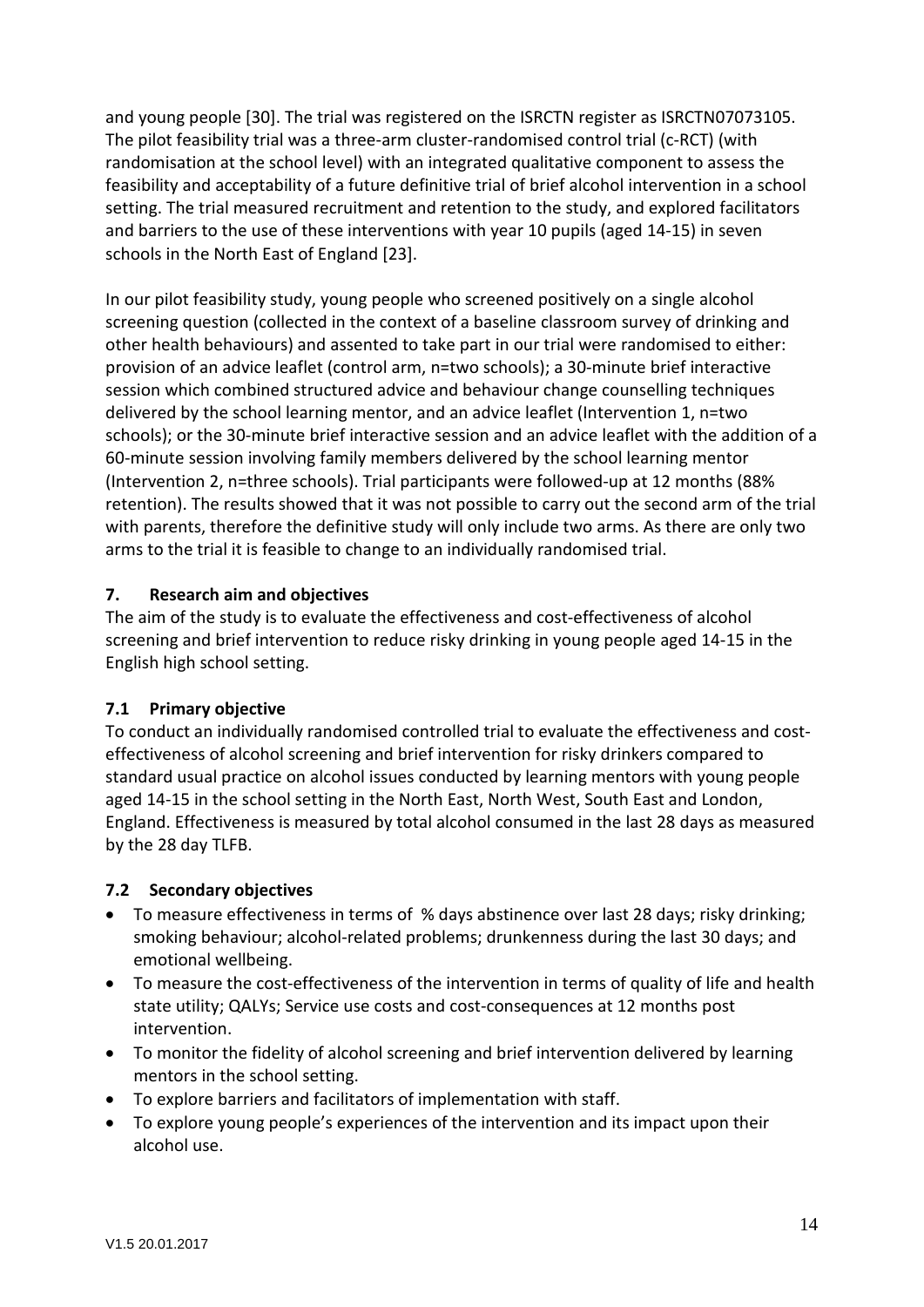• If the intervention is shown to be effective and efficient to: develop a manualised screening and brief intervention protocol to facilitate uptake/adoption in routine practice in secondary schools in England.

## <span id="page-15-0"></span>**8. Study design**

This is a multicentre individually randomised controlled trial comparing effectiveness and cost-effectiveness of alcohol brief intervention with treatment as usual in young people aged 14-15 in the school setting who screen positive for risky drinking using the A-SAQ.

## <span id="page-15-1"></span>**9. Outcome trial assessments**

## <span id="page-15-2"></span>**9.1 Baseline assessments**

Baseline data will be collected though self-completion questionnaires.

- Age of first smoking and how many cigarettes were smoked in the past 30 days [1].
- Alcohol use frequency, quantity (on a typical occasion) and binge drinking assessed using the modified 10 question AUDIT [31] which has been shown to be a highly sensitive tool for college students [32].
- Alcohol related problems assessed using the validated RAPI which includes measures on aggression [33].
- Drinking motives assessed using the 20-item DMQ. This tool uses a six-point Likert scale, which measures motives to drinking across four domains (social, coping, enhancement and conformity). Higher scores within each domain indicate stronger endorsement of positive reinforcement received through consumption of alcohol [34].
- Use of NHS, educational, social, and criminal services data elicited using a modified S-SUQ to capture health and social service use costs [35].
- The 14 item WEMWBS to assess general psychological health [36].This tool uses a fivepoint Likert scale which gives a score of one to five per question giving a minimum score of 14 and maximum score of 70. A higher WEMWBS score indicates a higher level of mental well-being [37]. The EQ-5D Y, a valid measure for those aged 12 or older, will be used to measure health related quality of life [38]. Response will be converted into utility scores using the UK population algorithm.
- Two questions relating to sexual risk taking are included in the questionnaire. These are the same questions as in the pilot study [23]. These questions are: "After drinking alcohol, have you engaged in sexual intercourse that you regretted the next day?" and "After drinking alcohol, have you ever engaged in sexual intercourse without a condom?" Both questions can be answered with one of the three following options: I have never engaged in sexual intercourse, Yes, or No.
- Energy drink consumption will be assessed by asking young people how many times a week they drink energy drinks. Young people can answer never, less than once a week, 2- 4 days a week, 5-6 days a week, every day once a day, and every data more than once a day.
- Demographic information will be collected: gender, ethnicity. The first part of the postcode will be collected for trial participants.

### <span id="page-15-3"></span>**9.2 12 month assessments**

All tools used at baseline (self-completion questionnaires) as well as the 28 day TLFB questionnaire (administered by a Research Co-ordinator).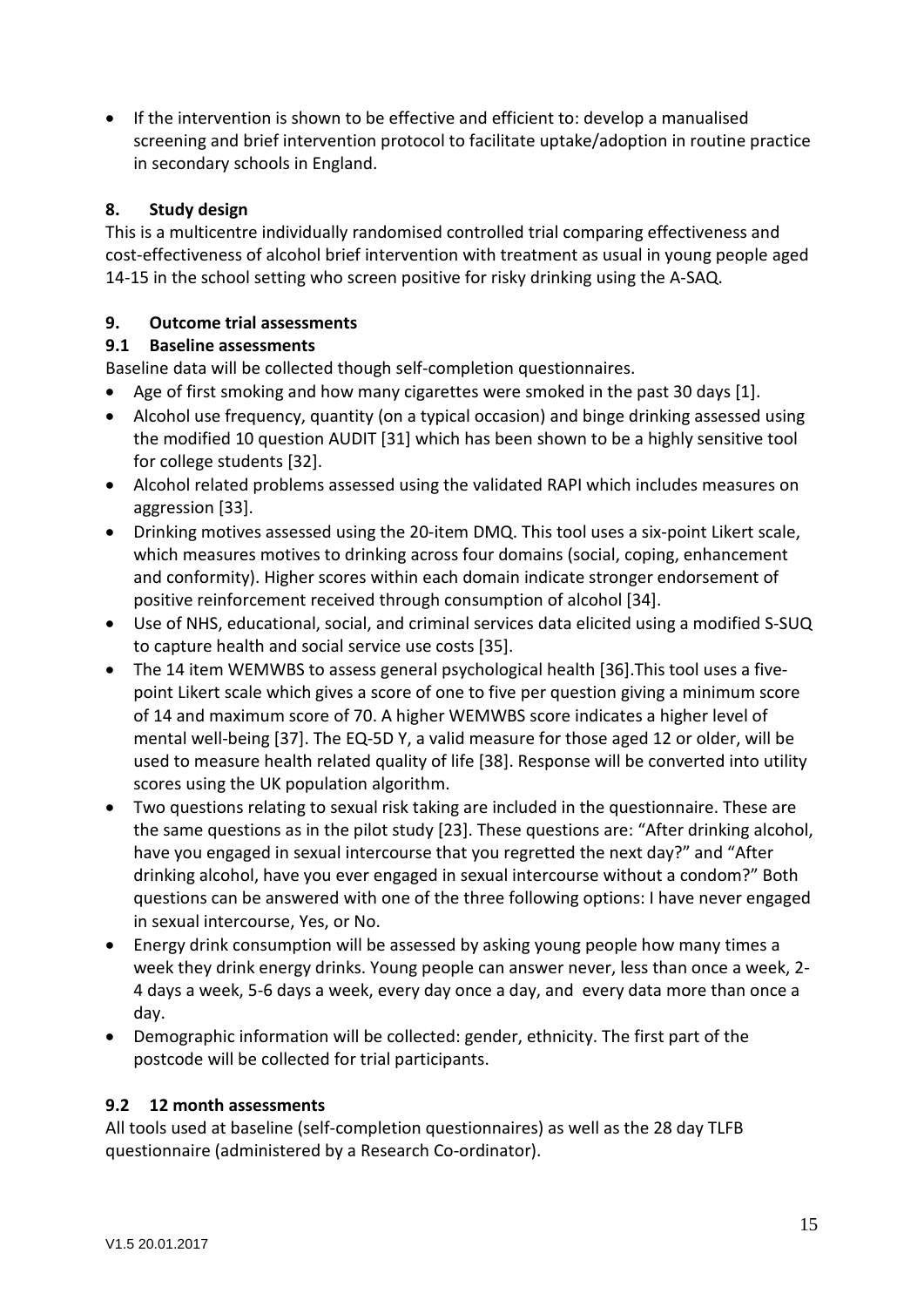### <span id="page-16-0"></span>**9.3 Primary outcome measure:**

Total alcohol consumed in the last 28 days, using the 28 day TLFB questionnaire [39] at 12 month follow-up.

## <span id="page-16-1"></span>*9.3.1 Secondary (effectiveness) outcomes measures:*

- % days abstinence over last 28 days, drinks per drinking day and days>2 units from 28 day TLFB;
- Risky drinking using the A-SAQ, AUDIT [31] and 28 day TLFB [39];
- Use of energy drinks;
- Smoking behaviour;
- Alcohol related problems using the RAPI [33] and sexual risk taking;
- Drunkenness during the last 30 days, dichotomised as 'never' and once or more [40];
- Emotional wellbeing using the WEMWBS [36] and drinking motives using the DMQ [34].

## <span id="page-16-2"></span>*9.3.2 Secondary (health economic) outcome measures:*

- Quality of life and health state utility measured using the EQ-5D Y [38];
- QALYs estimated using general population tariffs from responses to EQ-5D Y administered and scored at baseline and 12 months;
- NHS, educational, social, and criminal services data estimated using a modified S-SUQ and a learning mentor case diary developed in the pilot study;
- Incremental cost per QALY gained at 12 months;
- Cost-consequences presented in the form of a balance sheet for outcomes at 12 months;
- Depending on findings, modelled estimates of incremental cost per QALY and costconsequences in the longer term.

# <span id="page-16-3"></span>**9.4 Definition of end of study:**

The end of study will be the last participant's final study contact, at 12 months follow up (trial end date of 31/12/2017).

# <span id="page-16-4"></span>**10. Participants**

Young people aged 14-15 in Year 10 in at least 30 Secondary/High schools/Academies in four centres: the North East of England, North West of England, Kent and London. Schools will be included if they have learning mentors (or equivalent members of pastoral staff including teachers fulfilling this role) employed by the school. Screening will take place in the personal, social and health education (PSHE) or equivalent lesson or registration class on a classroom by classroom basis. Interventions will take place in the learning mentor's classroom or office space.

### <span id="page-16-5"></span>**10.1 Socioeconomic context and inequalities**

In 2008, a survey of 1,250 young people living in deprived communities in Britain found that over a third did not know what a unit of alcohol was and did not understand the term binge drinking [41]. Of these young people, 39% drank up to 20 units per week and 15% drank over 20 units per week [41]. Thus the adverse effects of social deprivation on young people may be compounded by possible health and social problems related to heavy drinking. Usually, the alcohol harm paradox is primarily known within an adult context and this may be due to the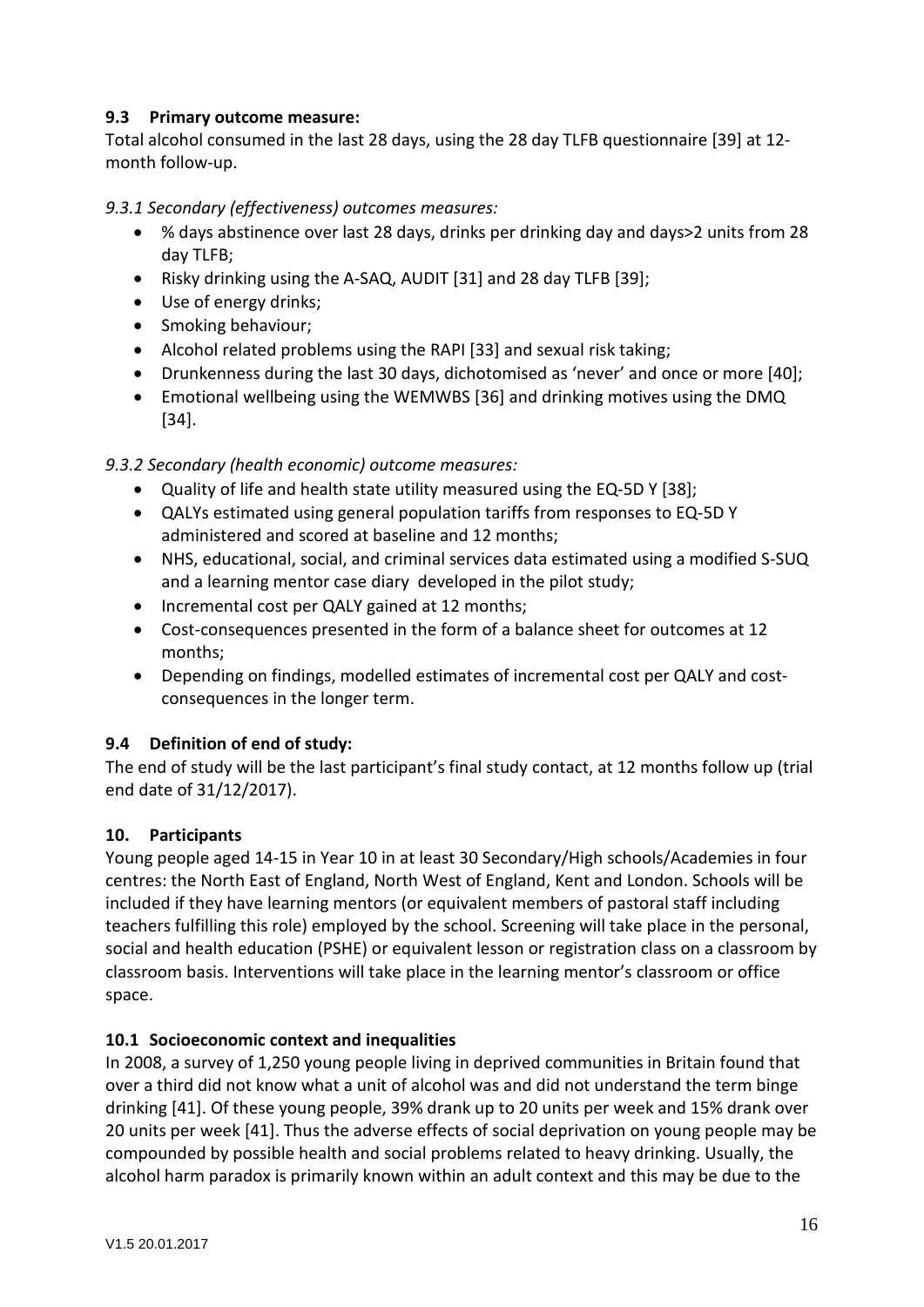fact that generally average consumption is reported. It seems reasonable to extrapolate the phenomenon to young people and they may also experience adverse consequences due to parental effects. The proposed project will be working with schools in four geographical sites, which will provide a range of social strata. Individuals with lower socio-economic status generally experience disproportionately more alcohol-related problems than higher socioeconomic status people (an outcome that is not always linked to drinking level) and so any reduction in consumption or concomitant problems that occurs as a result of our intervention is likely to benefit the lower socio-economic status group most. Recent data shows that uptake of free school meals (rather than rates of eligibility) is highest in inner London (69%) compared to the North East (57%), the North West (53%) and the South East (36%) [42]. We are also collecting individual postcode data (first part of postcode) for trial participants which will enable us to calculate Indices of Multiple Deprivation. Fourteen percent of the population in England and Wales are from a minority ethnic group. There are differences in ethnicity in our four proposed geographical sites. The non-white British population in the areas is: North East (5%); North West (10%); South East (9%) and London (40%) [43].

Inclusion and exclusion criteria have been chosen to maintain a balance between ensuring the sample is representative of the wider population whilst ensuring that the trial population are able to engage both with the intervention and follow-up.

## <span id="page-17-0"></span>**10.2 Inclusion criteria**

Young people aged 14-15 years inclusive, whose parents do not opt them out of the study, scoring positively on the A-SAQ, leave their name, and are willing and able to provide informed written assent for intervention and follow-up.

### <span id="page-17-1"></span>**10.3 Exclusion criteria**

- Already seeking or receiving help for an alcohol use disorder.
- Those with a recognised mental health or challenging behaviour.

### <span id="page-17-2"></span>**11. Trial procedures**

This study has been designed in line with the Medical Research Council (MRC) recommendations for evaluation of complex interventions and the pilot feasibility study has informed the development of this proposed study [23]. This proposal represents stage five of the MRC framework 'evaluating a complex intervention' and comprises a RCT with effectiveness, cost-effectiveness and qualitative elements [44]. The trial will incorporate individual randomisation of pupils within schools. The pilot feasibility study found the data collection tools easy to use for the young people involved with very low levels of noncompletion. The primary outcome of alcohol consumption using the TLFB will only be measured at 12 months post intervention so as not to bias the control group's responses.

Learning mentors (or equivalent members of pastoral staff employed by schools) will deliver the intervention. Local areas vary in their essential qualifications for appointment for learning mentors; however, as a minimum they need to have a good standard of general education, especially literacy and numeracy, as well as experience of working with young people.

### <span id="page-17-3"></span>**11.1 Training**

All learning mentors will receive school-based training in the study procedures and intervention. Some schools will have one learning mentor whilst other schools will have more.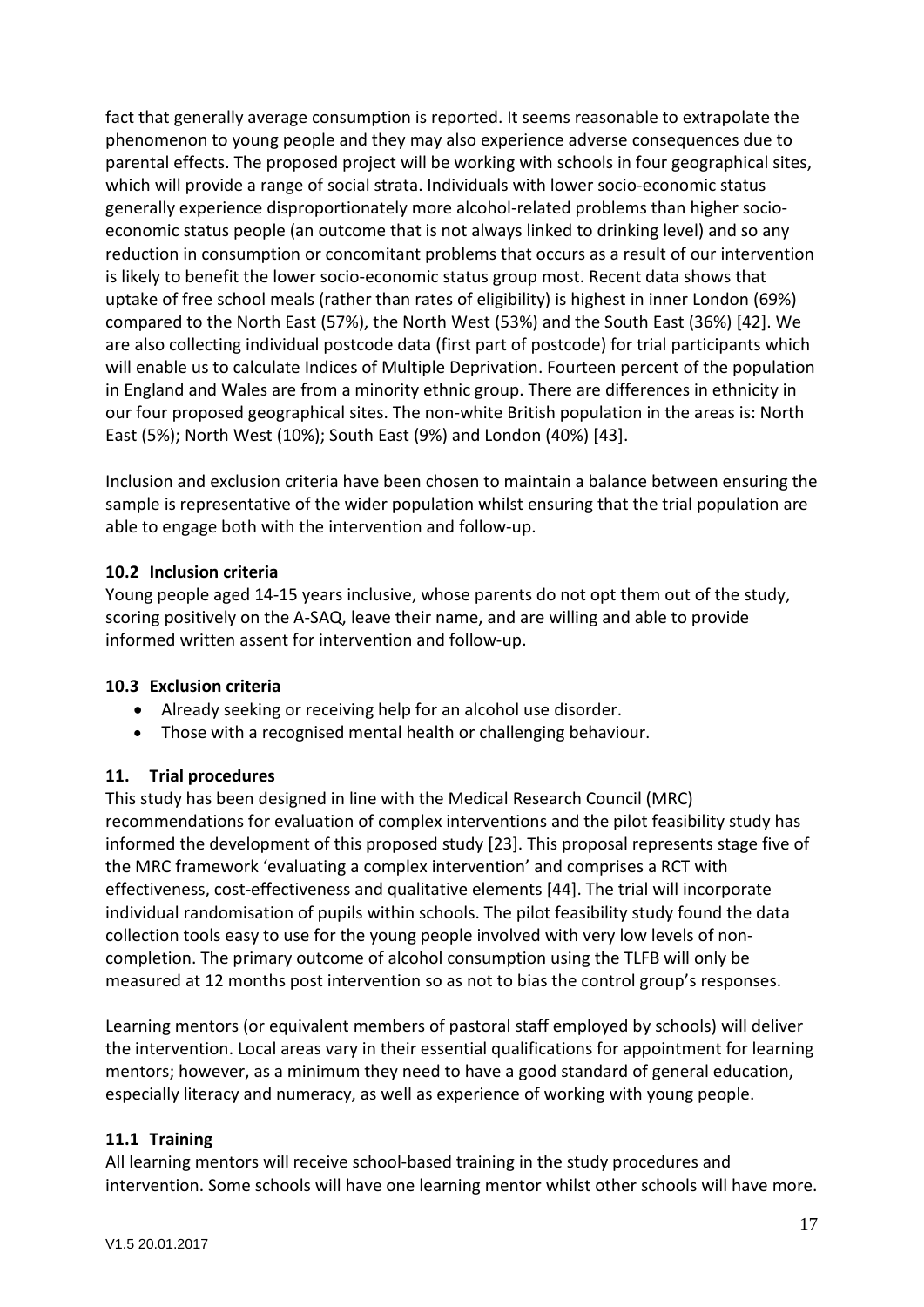Research Co-ordinators will work with the individual schools to reach a pragmatic solution to how many are trained for the trial. Learning mentors will be brought together at one of the schools in each geographical site for this training or carried out in individual schools. Such outreach training was found to be the most cost-effective implementation strategy for alcohol screening and brief intervention delivery in the pilot [23] and other settings [45]. Training for learning mentors will be carried out by the trained Research Co-ordinators using a simulated scenario within a training package developed and employed in the pilot. Simulated scenarios will be videotaped and learning mentors will be assessed by the trainer prior to embarking on the study with more support if needed. Learning mentors will be provided with support materials and on-going support and supervision will be provided by research staff working on, and in collaboration with, the project. Support on implementing screening and paperwork relevant to the research will be provided by the research team, with a Research Co-ordinator in each geographical site. Research staff and trainers will maintain regular contact with schools throughout the study period, including site visits and telephone and email support.

## <span id="page-18-0"></span>**11.2 Control arm**

Usual practice on alcohol issues as delivered normally to all students in PSHE lessons and curriculum delivered by class teachers. Young people will also be given a healthy lifestyle information leaflet with local sources of help with healthy lifestyle issues, by the learning mentor, to those that assent to the trial. Usual practice may vary from school to school and information related to this will be captured by researchers at both time points of the study.

## <span id="page-18-1"></span>**11.3 Intervention**

In addition to input equivalent to the control arm, the young people who are eligible and assent to participate will take part in a single 30-minute personalised interactive worksheetbased session which was developed during the pilot feasibility trial. This will be delivered by the learning mentor and will contain structured feedback about the individual student's drinking behaviour, and advice about the health and social consequences of continued risky alcohol consumption. The intervention encompasses the elements of the FRAMES approach for eliciting behaviour change [20].

# <span id="page-18-2"></span>**12. Randomisation**

Young people will not know which arm they are randomised to when they agree to take part in the study, and nor will the learning mentor until they open the envelope. Pupils will be randomised in a 1:1 ratio to the intervention and control arms, with individual randomisation.

A statistician not otherwise involved with the study will produce a computer-generated allocation list using random permuted blocks to ensure allocation concealment. The statistician will be provided with a list of screening identification numbers (identifying the site, school and young person) for eligible participants, in the form of an Excel spreadsheet. Randomisation will be undertaken by this statistician and an updated spreadsheet, including allocation of the study arm, will be returned to the administrative assistant at Teesside University.

# <span id="page-18-3"></span>**12.1 Questionnaire and intervention process**

• Questionnaires are printed (n=4200). Then a screening number is attached to each questionnaire using a sticky label or automated printing.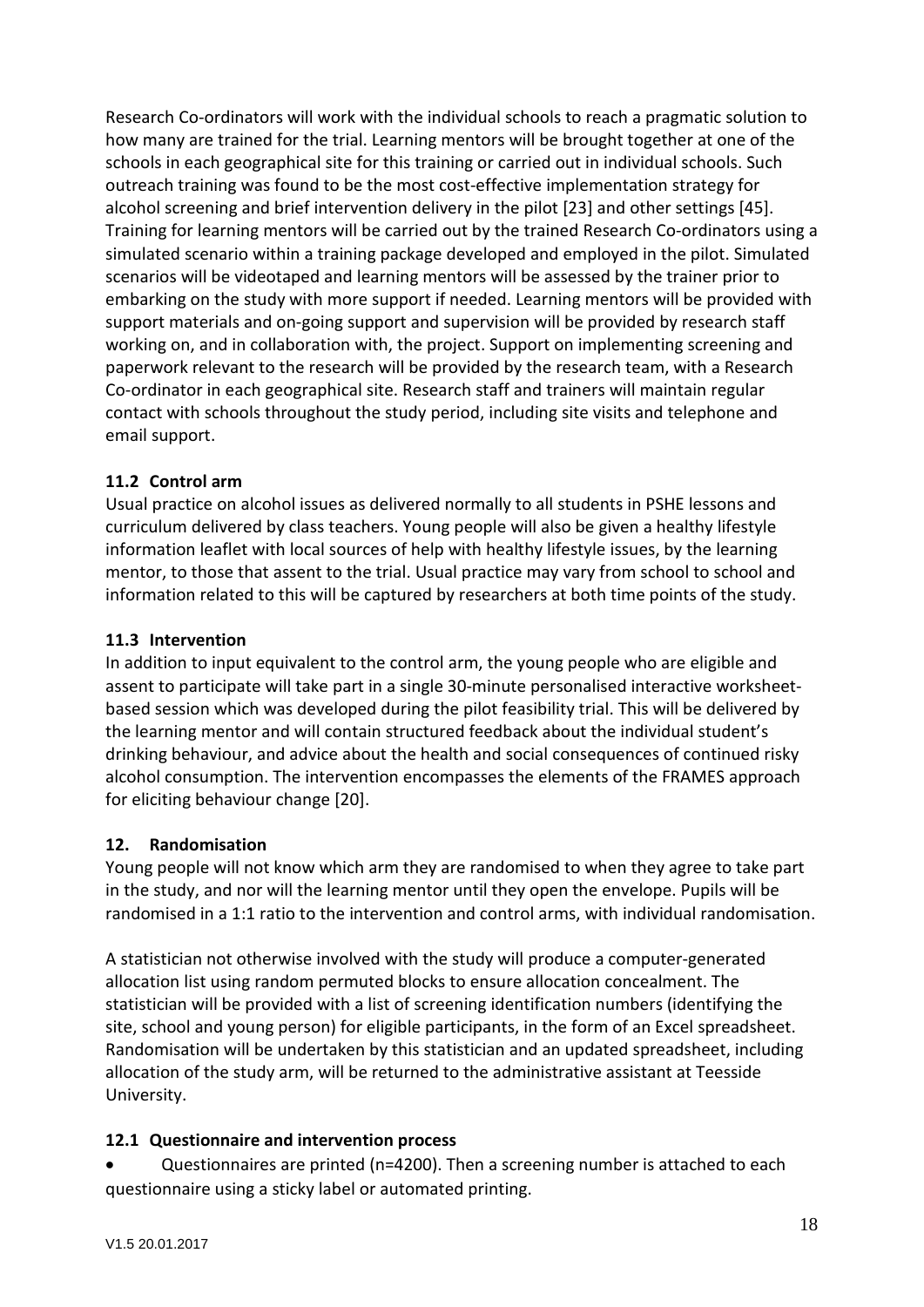The screening number will identify the geographical site, the school, and the participant number. For example: NEF0001 [eg North East, FerryMoor School, participant number 0001/4200].

• Labelled questionnaires are inserted into envelopes at Teesside University by the allocated Research Associate (Jennifer Birch: JB) and the Alcohol and Public Health team at Teesside University.

• Questionnaires are batched by school by JB at Teesside University and couriered to geographical research sites.

• Research Co-ordinators take their 1,050 questionnaires to relevant individual schools.

• Year 10 pupils confidentially complete their questionnaires in school time**[1](#page-19-0)**. They put the questionnaires into the spare blank envelope and seal.

• Research Co-ordinators collect the sealed envelopes from each school.

• Research Co-ordinators take the sealed envelopes back to respective Universities. They open the envelopes and create a pile of questionnaires which score positive on ASAQ **and** where young people have left their name (i.e. the young person is eligible). These are double checked.

• Research Co-ordinators create an excel spreadsheet of all those scoring positively who have left their name. They have one column for the screening number and one column for the name. They send this encrypted excel spreadsheet to JB at Teesside (TeamAlpha@tees.ac.uk).

• Over the next few months Research Co-ordinators then input questionnaire data into a secure validated clinical data management system (Elsevier's MACRO). Recording of A-SAQ and screening number of the potentially eligible takes priority and should be completed within a week of getting them from the schools. Inputting of all questionnaires (positive and negative) can occur within the year, with priority given to positive (with no name) questionnaires.

The page from the questionnaire that has the young person's name and screening code on will be removed and will be couriered separately from the completed questionnaires back to Teesside University once entered into the MACRO system.

• JB at Teesside University receives the excel spreadsheets from the Research Coordinators, creates a Master file, and saves a copy. She then removes the names from the excel spreadsheet, so that only screening numbers remain. She then sends this encrypted excel file (without names) to an independent statistician at Newcastle University (to be identified). The statistician will send JB a file showing the random allocations of these screening numbers to intervention or control. **This is only seen by JB**.

• JB will remerge the screening numbers and arm allocation that she receives from the statistician to the names and keep a record of which young person was allocated to intervention and control.

• In the meantime JB and the Alcohol and Public Health Team at Teesside University will be making up the intervention and control packs.

• Once JB has received the allocated list **only JB** will print intervention and control sheets, sticker all packs with relevant screening numbers and place them inside relevant packs depending on the allocation of participants. This will be double checked for accuracy by GW. **Only JB and GW will know to which arm young people were allocated**. Young peoples' names and school will be put on a sticker on the front of the envelope.

 $\overline{a}$ 

<span id="page-19-0"></span><sup>1</sup> Opt-out consent will already have been attained, prior to step 5.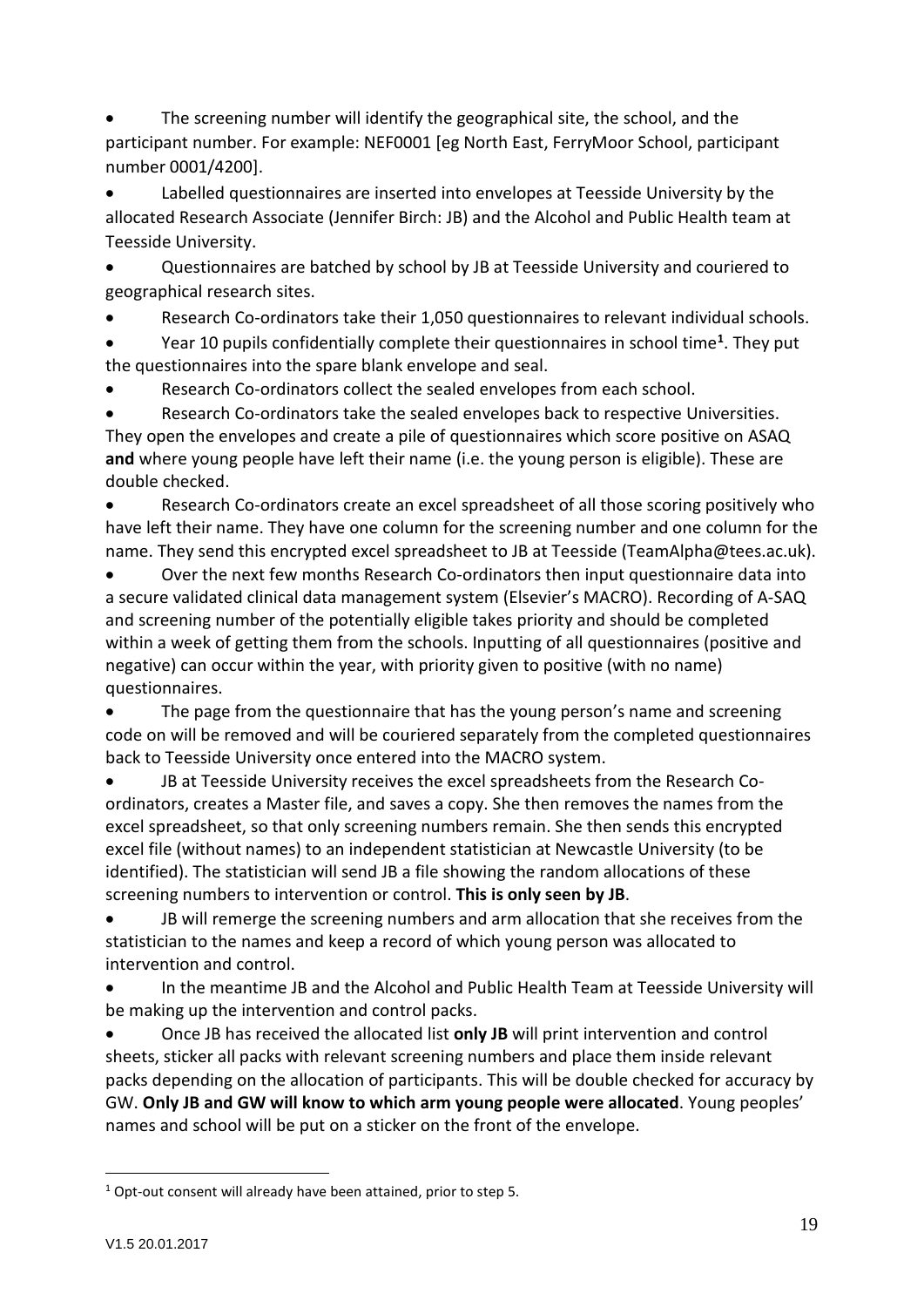• An envelope will be made for each young person. Inside the envelope will be the information sheet and assent forms and a sealed envelope. The sealed envelope will only be opened if the young person assents and this envelope will reveal the condition the young person has been allocated to.

• An assent log for each school will be made with the screening identification numbers, space to record the date and time of their appointment with the learning mentor and whether or not the young person agreed to take part.

JB seals these envelopes and couriers them to sites outside Teesside University.

• Research Co-ordinators receive these sealed envelopes and **do not open them.**

Research Co-ordinators take the sealed envelopes to the schools and give them to the learning mentors.

• Learning mentors see young people individually. The learning mentor asks the young person if they wish to take part. A note is made of this on the enclosed cover sheet and assent forms signed.

• Only then will the learning mentor open the second envelope and know which arm each young person has been allocated to. This information will be shared with the young person.

The intervention or control condition is carried out by the learning mentors as relevant.

• At the end of the session, all relevant materials (e.g. control: assent update; intervention: assent update, case diary, worksheet) are placed back in the same envelope and sealed.

• The learning mentors give these sealed envelopes to the Research Co-ordinators.

• Research Co-ordinators **do not open** these envelopes and courier them back to Teesside University.

• At Teesside University, only JB and LA will open these envelopes, and both will make an electronic note on the database of whether each young person assented, and if yes took part. If any young people have not completed either an intervention or control (for e.g. due to absence from school), then JB and LA will need to liaise with Research Co-ordinators to let them know that they need to alert the learning mentors to ensure that when the young person is next present in school that they need to deliver either the intervention or control.

• **Only JB and LA (Lisa Anderson) will open these envelopes.**

• Over the next 11 months, JB and LA will finalise inputting a record of the intervention and control groups, and will make up packs for the 12-month follow up questionnaire.

• For those that assented to the trial, at the 12-month follow-up point, a repeat of the baseline questionnaire packs will be made. These will be couriered to sites.

• Research Co-ordinators will then take these envelopes into the schools. The young person will complete the 12-month questionnaire on their own, as at baseline. Once this is finished and in the envelope the Research Co-ordinator will go through the TLFB with the young person, or the young person self-complete the TLFB. The researcher will complete the TLFB. The TLFB will then be placed into the envelope and sealed in front of/by the young person. Researcher Co-ordinators will then take the envelopes back to the research site. **At no point do the research Co-ordinators ask which arm the young person was allocated to 12 months previously; young people should be discouraged from volunteering this information.**

• Research Co-ordinators will then input the data from these questionnaires to MACRO.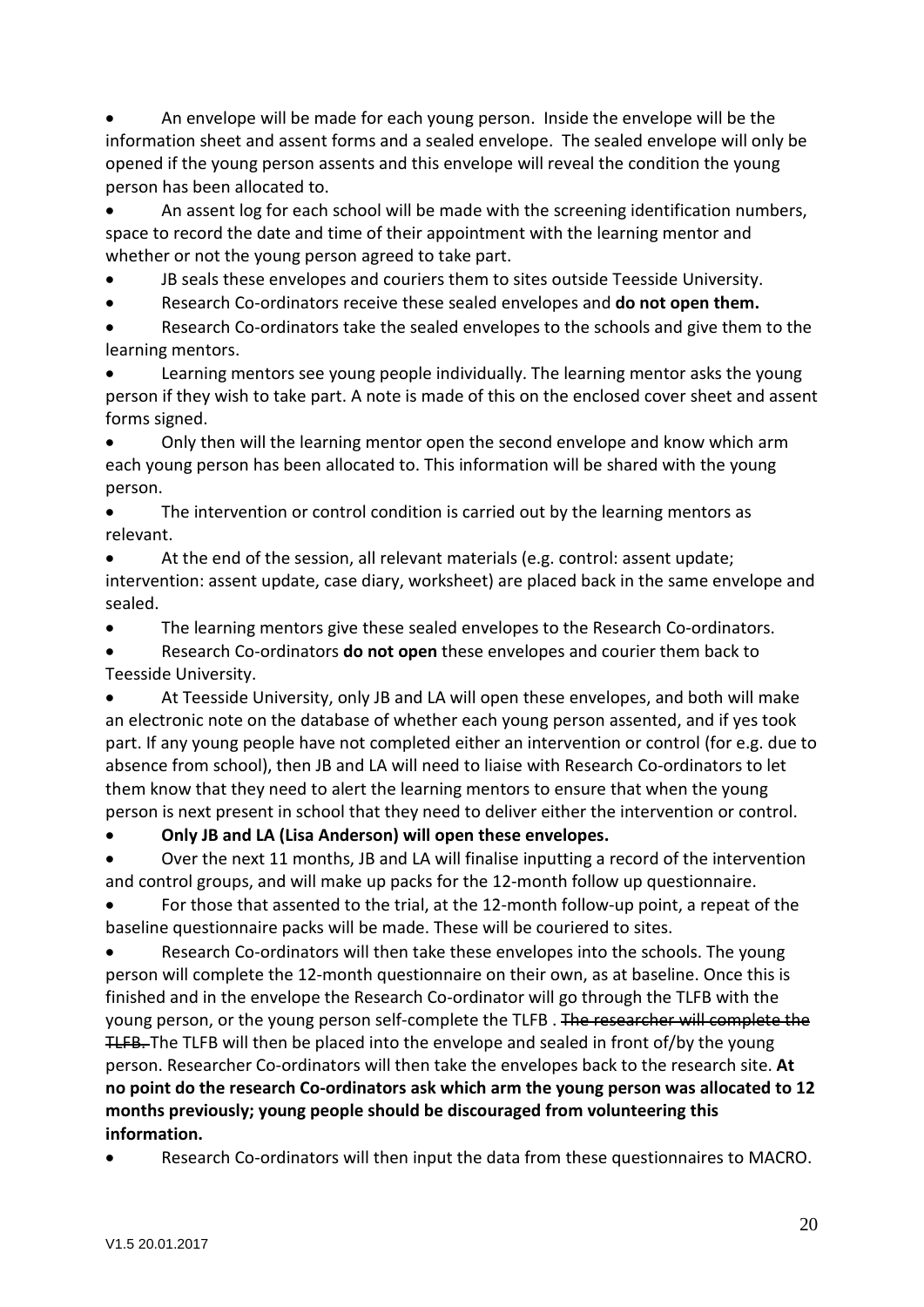• Research Co-ordinators will courier the completed follow up questionnaires back to Teesside University.



### <span id="page-21-0"></span>**12.2 Flowchart of study**

1. Complete baseline survey (87%); 2. Screen positive and leave name on questionnaire (20%); 3. Assent to study (80%); 4. 88% of those that assent to study. (%s assumed from pilot RCT (23)).

# <span id="page-21-1"></span>**13. Screening, recruitment and assent**

# <span id="page-21-2"></span>**13.1 Screening and eligibility criteria**

Screening will take place in the PSHE or registration class on a classroom by classroom basis.

# <span id="page-21-3"></span>**13.2 Option to opt-out of screening**

In advance of screening, all parents/caregivers will be informed by letter, sent by the school, that screening and the study will be taking place in their child's school. Parents will have the option to indicate that they do not wish for their child to be screened or considered for participation in the study at this stage by completing an opt-out form and returning to the coordinating research centre at Teesside University. Those young people whose parents have opted them out of the study will not complete the questionnaires and where possible will not be in the classroom at the time the survey takes place. We will work with the individual schools to ensure these children are given different tasks to do when the survey is taking place. Obtaining assent to take part in this manner is a method widely used in various national youth surveys of alcohol consumption and other health behaviours [2].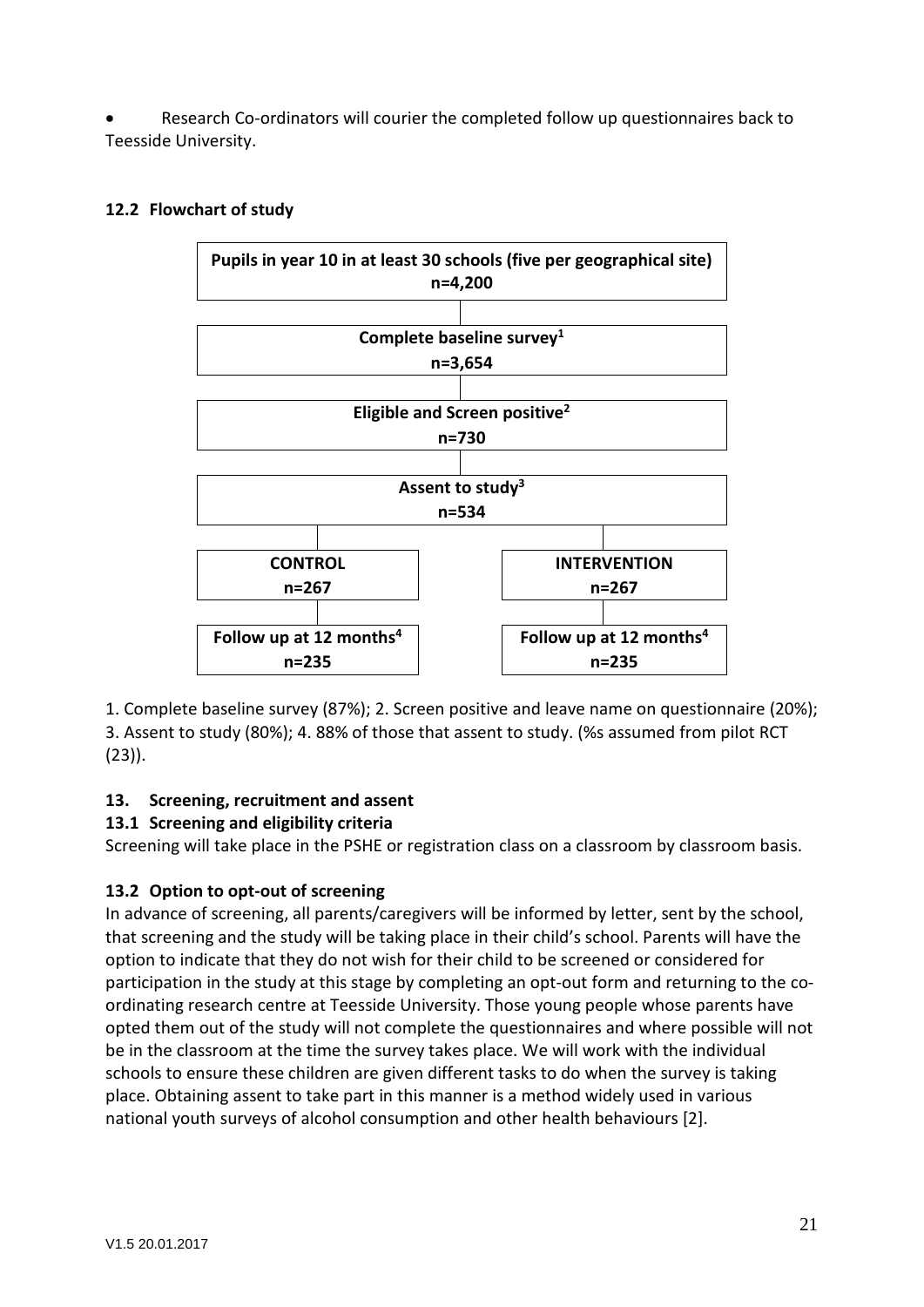### <span id="page-22-0"></span>**13.3 Screening for the trial**

The teacher will introduce the questionnaires during a PSHE or registration class, making it clear to young people that completion of any identifiable information is not compulsory. A video-clip will be played to the entire class, in each school, to give instructions on completing the questionnaires. This video-clip will only concentrate on the questionnaire completion and not on the topic of the questionnaires. Young people will be asked to voluntarily leave their name and class. Young people will have the option to not complete the questionnaire (indicative of lack of assent to screening from the young person), to complete the questionnaire anonymously, or to complete the questionnaire with their name and class. Each young person will place their completed questionnaires in a sealed envelope and return to the teacher. Teachers will be told not to open these envelopes. Individual responses will not be shared with the class teacher or learning mentor. The researcher will collect the sealed envelopes from the school. Those young people who have screened positively (Scoring 4 times or more frequently on the A-SAQ – see below) and have left their name will be eligible for the trial. Leaving a contact name did not create any issues in the pilot trial. Completed baseline questionnaires by trial participants will be used for the baseline measurements. Data from the whole year group (which includes everyone who has completed a questionnaire) will be written up as a journal article.

#### <span id="page-22-1"></span>**13.4 Data collection**

#### <span id="page-22-2"></span>*13.4.1 Baseline data collection*

The study envelope will contain a series of questionnaires (see section 9.1) including the study screening questionnaire: the A-SAQ 'In the last 12 months how often have you drunk more than 3 units of alcohol?' with the response options of 'Never; less than 4 times; 4 or more times but not every month; at least once a month but not every week; every week but not every day; every day'. Scoring 4 times or more frequently indicates a positive screen and eligibility for the trial. This score was shown in our pilot feasibility trial to be a methodologically robust approach to identifying the adolescent population who may benefit from an intervention [23]. The A-SAQ will be embedded within a larger questionnaire with items addressing a number of health and lifestyle topics.

### <span id="page-22-3"></span>*13.4.2 Invitation to meet with learning mentors*

Returned survey questionnaires will be enclosed in a sealed envelope and taken back to the individual universities. The A-SAQ will be scored and a list of screening numbers and names of those that score positive and leave their name will be sent to the study administrator at Teesside University (see section 12.1 re randomisation procedure). The learning mentor will be given packs with names of potentially eligible young people. They will be given an assent log to complete of progress with potentially eligible young people. Learning mentors will invite young people for who they have an envelope for to a meeting with them in their office where they will open the relevant envelope for the young person. In the envelope will be an information leaflet and assent forms and a sealed envelope. Potential young people will be informed that participation is not compulsory and will be given the information leaflet to read. The assent form will ask for the first part of the young person's postcode as well as assent. The postcode information will be used to enable a stratified sample of young people who are asked to take part in the qualitative work. Once a young person has assented the second envelope will be opened which will state whether it is a control or intervention case. Until this point the learning mentor will not know which condition the young person has been allocated to.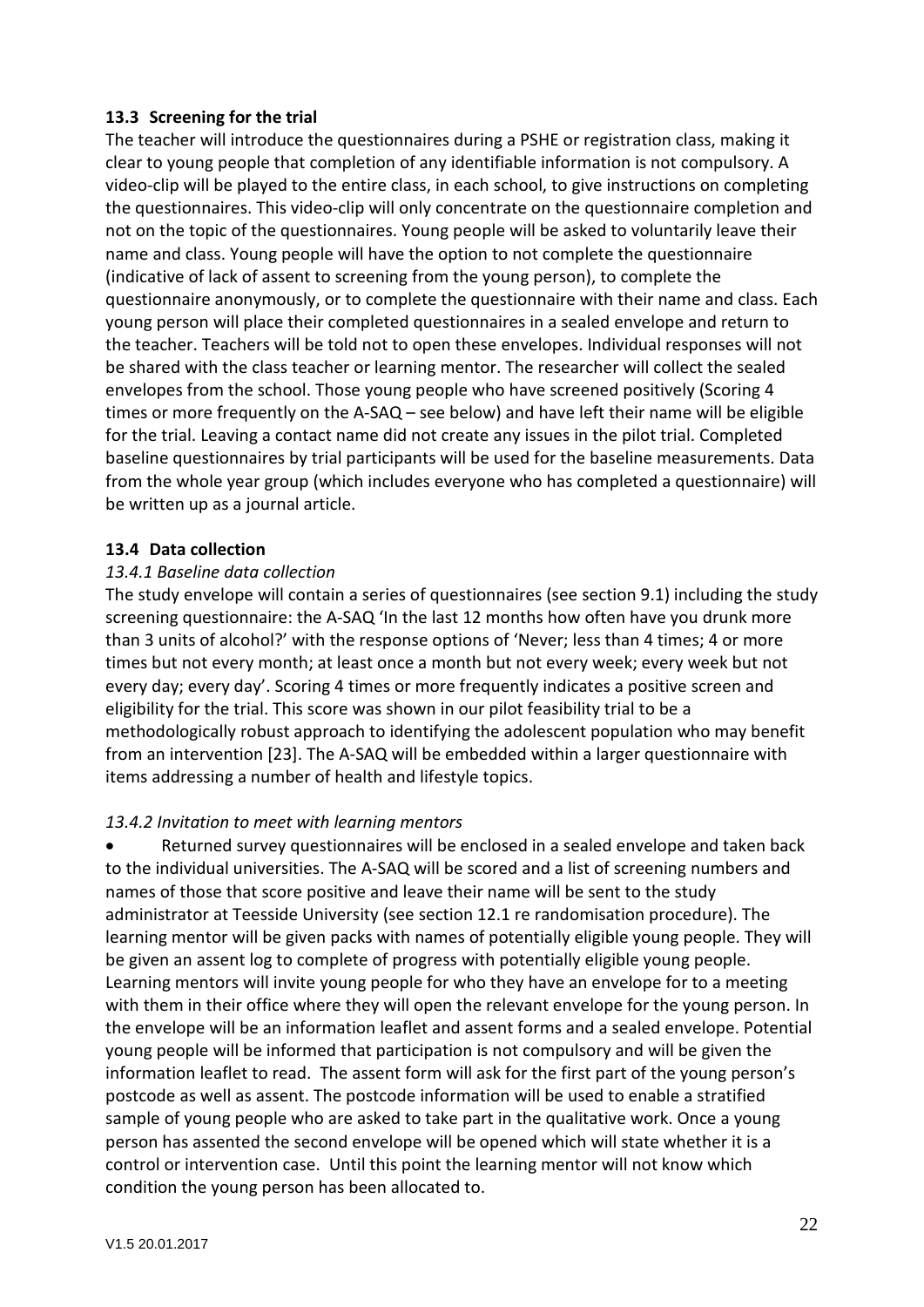#### <span id="page-23-0"></span>**13.5 Assent procedures**



Nb: Ethical approval for qualitative work will be sought separately.

### <span id="page-23-1"></span>*13.4.3 12-month follow-up*

Follow-up will occur 12 months post intervention. All young people who come into the trial will be invited to meet with the project researcher (in the school setting) where they will be asked to complete the same battery of questionnaires used at baseline. If a young person involved in the study has moved to another school attempts will be made to contact them there to complete the questionnaires. The researcher will be blinded to the condition the young person was allocated to. The TLFB (including the primary outcome measure of total alcohol consumption consumed) will also be completed face-to-face in schools with the researcher in order to limit bias in the results. In cases where this is not possible, young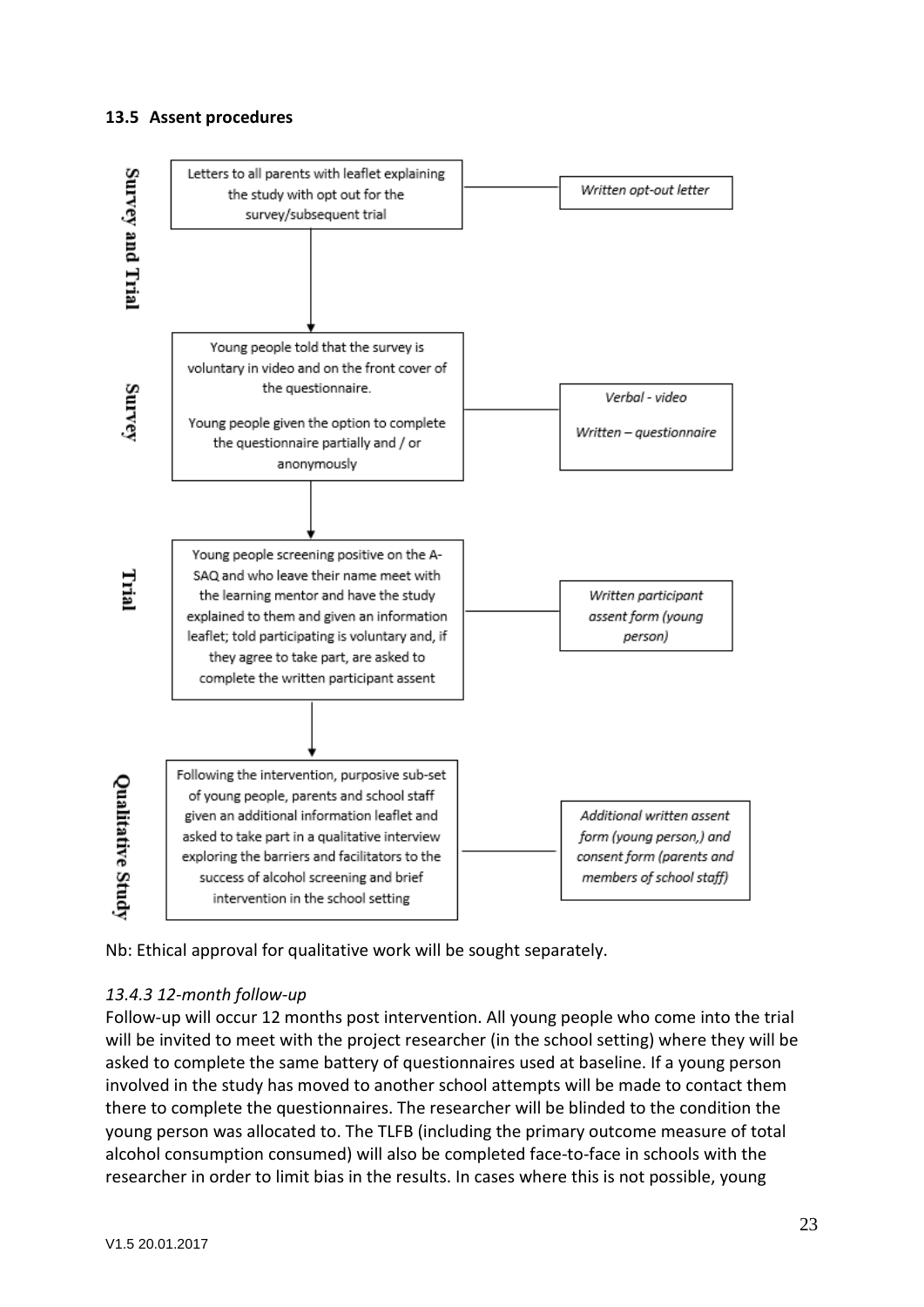people will be asked to complete a self-completed version of the TLFB which has been validated for this use. Completed TLFBs will then be returned to the researcher directly in an envelope. All trial participants will be given a cinema voucher to compensate them for the time involved in the study [46]. Trial participants' baseline and follow-up questionnaires will be linked with a unique ID (the screening number). All participants will be asked by the researcher at follow-up whether they are willing to be contacted by a researcher who may be the same individual or another researcher for an in-depth interview.

## <span id="page-24-0"></span>*13.4.4 Intervention fidelity*

An important measure of process relates to how the intervention is conducted which will also help to understand barriers and facilitators to rolling out the intervention. Each learning mentor will have one simulated intervention with another learning mentor or the research co-ordinator, recorded post training (competency check). Learning mentors will only be allowed to go 'live' if the research co-ordinator believes they are competent. Of these sessions, at least 80% will be recorded and further checked by an expert rater (RM). Furthermore twenty per cent of randomly selected cases in the trial will be audio taped and transcribed and assessed for treatment fidelity by one independent expert rater from the research team (RM), with any discrepancies discussed with a second expert rater (EG); using the BECCI rating scale [47]. The BECCI scale is scored 0-4 with a score of two or more being accepted as acceptable as used in previous studies [22-25]. The young people will provide assent for this recording to take place. As the recording and analysis of the delivery of the intervention sessions forms part of the employment contract of the learning mentors, formal consent is not required.

|                | Months          |                                                                   |  |
|----------------|-----------------|-------------------------------------------------------------------|--|
| $-6-0$         | 03/15-08/15     | Protocol development, ethics application, recruitment of staff    |  |
| $1 - 3$        | 09/15-11/15     | Study set up and training of Research Co-ordinators               |  |
| 4              | 12/15           | Training of learning mentors, and provision of opt-out letters to |  |
|                |                 | parents                                                           |  |
| $\overline{4}$ | 12/15           | Baseline survey and screening                                     |  |
| $5 - 7$        | $01/16 - 03/16$ | Case recruitment (control/intervention)                           |  |
| $7-9$          | 03/16-05/16     | Staff interviews                                                  |  |
| $17 - 19$      | $01/17 - 03/17$ | 12 month follow-ups with trial participants                       |  |
| 19-20          | 03/17-04/17     | Young people interviews                                           |  |
| $7 - 26$       | $04/16 - 10/17$ | Qualitative analysis                                              |  |
| $6 - 26$       | $05/16 - 10/17$ | Data inputting and analysis of RCT                                |  |
| $24 - 28$      | 08/17-12/17     | Writing of final report                                           |  |
| $27 - 28$      | $11/17 - 12/17$ | Dissemination                                                     |  |

#### <span id="page-24-1"></span>**14. Project timetables and milestones**

# <span id="page-24-2"></span>**15. Statistical considerations**

# <span id="page-24-3"></span>**15.1 Sample size calculation**

Using estimates from the pilot trial (mean year group size = 210, 87% completing baseline survey, 20% being positive on A-SAQ and leaving contact details, 80% recruited to trial and 88% providing data at 12 months follow-up), the sample size has been calculated to have a 90% power to detect a standardized difference of 0.3 (which equates to a ratio of 1.5 in geometric means in total alcohol units in 28 days) using a significance level of 5%. Follow-up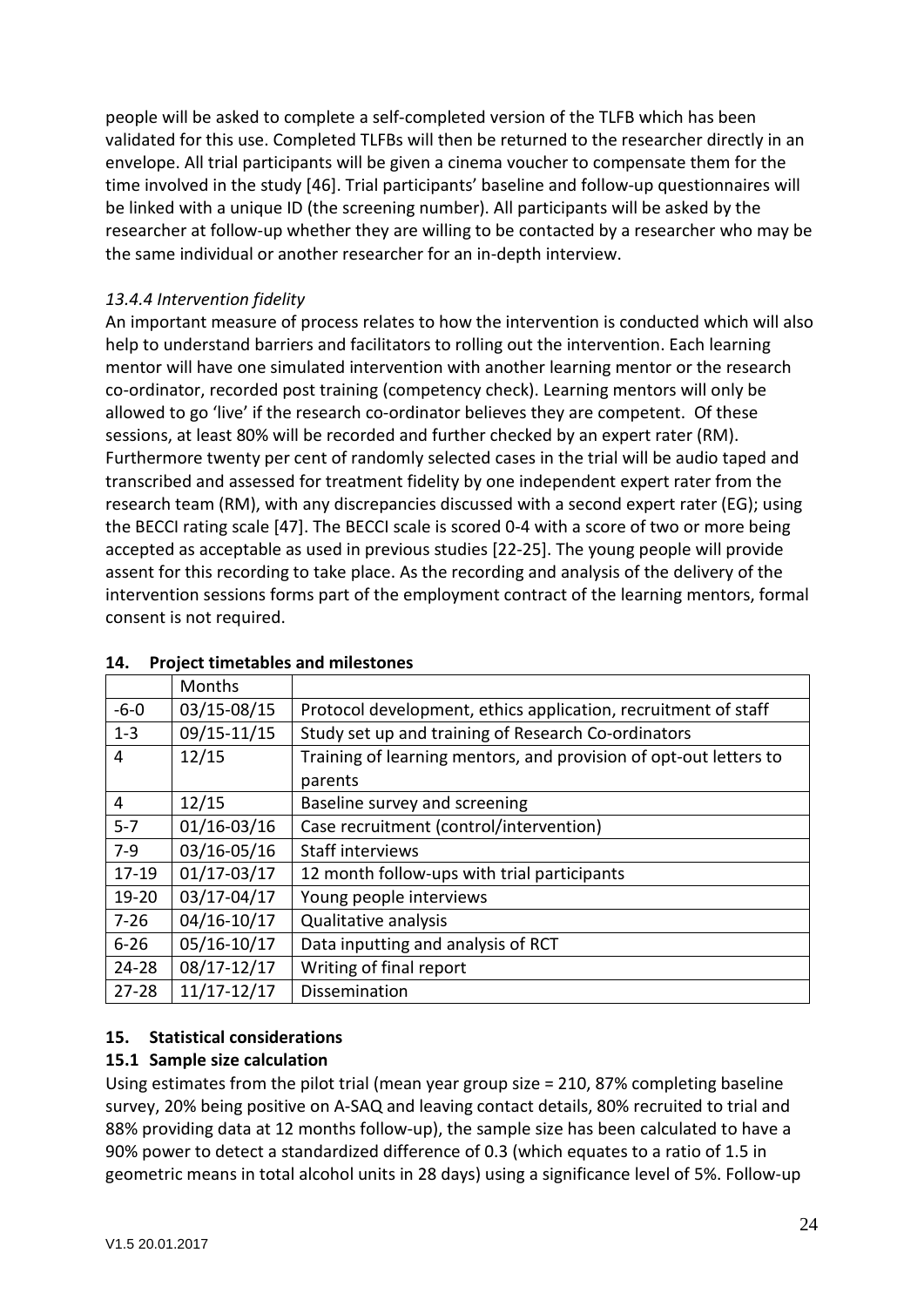data will be required on 235 children per arm. The number of young people in 20 schools (5 per region) however means that this number will be increased to 235 in each arm at followup. Anticipated numbers at each point of the study are illustrated in the flowchart in section 12.2.

### <span id="page-25-0"></span>**15.2 Analysis**

#### <span id="page-25-1"></span>*15.2.1 Baseline data*

Descriptive statistics (comparisons of percentages, means or medians as appropriate) will be used to report the pupil-level baseline data, and extent of intervention received between those allocated to the two trial arms.

#### <span id="page-25-2"></span>*15.2.2 Primary outcome*

The researchers will be blind to the randomisation condition. The primary outcome is derived from the 28-day TLFB (units of alcohol consumed in period). The primary effectiveness analysis will be by intention-to-treat. Multiple linear regression will be used to compare the primary outcomes between the two randomisation groups at 12 months, adjusting for any imbalance in key covariates.

#### <span id="page-25-3"></span>*15.2.3 Secondary outcomes*

The secondary outcomes will be analysed in a similar manner. Comparisons of means will be presented as mean differences or ratios of geometric means (if a logarithmic transform is necessary for skewed data) with 95% C.I. Odds ratios and 95% C.I.'s will be presented for binary outcomes. Exploratory analyses will also be undertaken, for example, to examine differences in outcome by gender, deprivation and extent of intervention received, though there is limited power to investigate these comparisons. We will consider any difference in attrition rates, and any non-randomness of the attrition, when comparing outcomes between the two groups.

#### <span id="page-25-4"></span>*15.2.4 Interim analyses*

There are no planned interim analyses, other than descriptive analysis to report on recruitment.

#### <span id="page-25-5"></span>*15.2.5 Missing data*

The pattern and extent of missing observations because of loss to follow-up will be examined to investigate both the extent of missingness, and whether it is missing at random or is informative. Unless specified by the scale developers, where no more than 20% of questions are missing or uninterpretable on specific scales, the score will be calculated by using the mean value of the respondent specific completed responses on the rest of the scale to replace the missing items. The use of appropriate multiple imputation techniques will be considered.

#### <span id="page-25-6"></span>**16. Health economics**

The economic component will include both a within trial cost-utility and cost-consequence analysis and, as described below, a model based analysis taking the perspective of the UK public sector (NHS, educational, social, and criminal services). The cost-utility analysis will use measures of effectiveness limited to health related quality of life as measured by EQ-5D Y. The cost-consequence analysis will take the same perspective for costs but will present these alongside all of the primary and secondary measures of effectiveness outlined in section 9.3.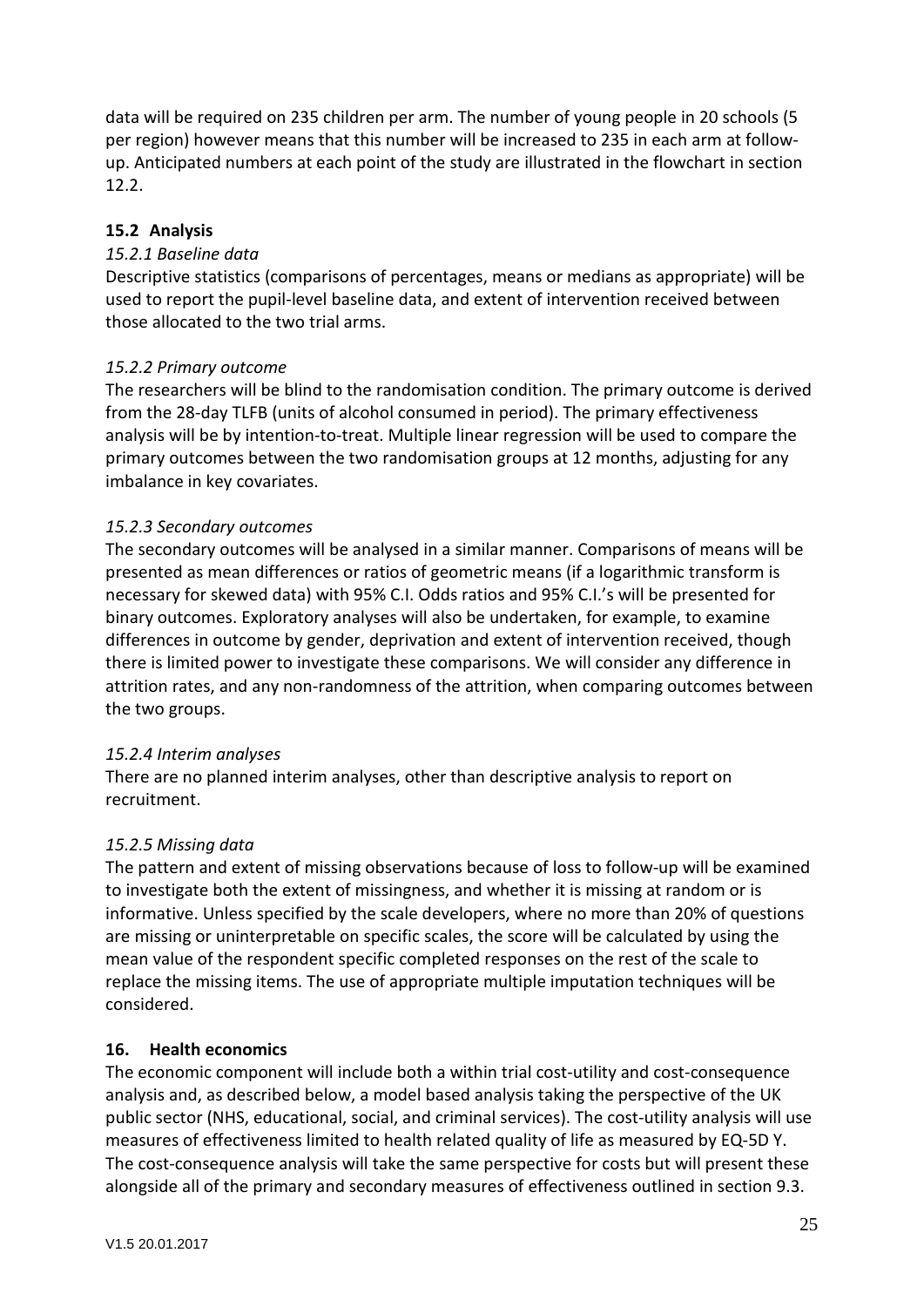The follow-up for the within trial analyses will be 12 months so discounting will not be conducted. For the model based analysis the time horizon will be longer (potentially up to the participant's life time) and costs and effects will be discounted at 1.5%, the UK recommended rate for public health interventions [48] with, a sensitivity analysis used to explore the impact of higher (and lower) discount rates.

#### <span id="page-26-0"></span>**16.1 Within trial analysis cost-utility and cost-consequence analyses**

For each trial participant the use of health, educational, criminal, and social care services will be elicited using the S-SUQ administered at baseline (with a recall period of 3 months) and 12 months. Further cost data will come from the learning mentor time case diaries completed by the learning mentors for each contact. Costs for healthcare and social services will be obtained from standard sources such as NHS reference (www.gov.uk), the British National Formulary [49] for medications, Unit costs of Health and Social Care [50] for contacts with primary care. Further data will come from the study centres themselves. Data on the use of educational services will be elicited via the questionnaire. As part of the pilot trial we confirmed with the expert group the type of services relevant to collect. However based on lessons learned from the pilot additional questions related to days missed from school/ truancy have been added to the questionnaire.

Learning mentor training costs will be included and will need to be apportioned according to scaled up practice. This will be informed by data from the training conducted as part of the trial and through expert opinion. The time of educational staff will be sought through a parallel costing exercise in which these staff will be asked to provide information on the impact of the intervention on their workload. With respect to learning mentors, a detailed proforma was developed and tested in the pilot to capture resource use and this new tool will be used in this study. With respect to school building and other large capital items, the opportunity cost will be considered. Some resources (e.g. buildings) will exist with or without the intervention and the intervention may not displace any other activity. In this circumstance the opportunity cost of the building would be zero. However, costs might be incurred in terms of heat, power and light and these data will be captured using standard costing methods [51]. For each participant, measures of use of resources will be combined with unit costs to provide a cost for that participant. We anticipate that the price year adopted for the base case analysis will be 2017 when the final analysis is conducted.

Like in the pilot trial we will use the European Quality of Life Five Dimension – Youth (EQ-5D-Y) was used. The EQ-5D Y will be administered at baseline and 12 months with UK population tariffs [52] used. Health state utilities from the EQ-5D Y will then be used to estimate QALYs using the area under the curve approach [38].

Data on costs and QALYs will be used to estimate mean cost and QALYs for the intervention and control groups. The cost and QALY data will then be used to estimate incremental costs and QALYs and incremental costs per QALY gained. These data will be presented as point estimates and bootstrapping techniques will be used to estimate the statistical imprecision surrounding them. The results of this stochastic analysis will be presented as cost and QALY plots and as cost-effectiveness acceptability curves. Linear interpolation between time points will be used, assuming the change happens at the end of the time point.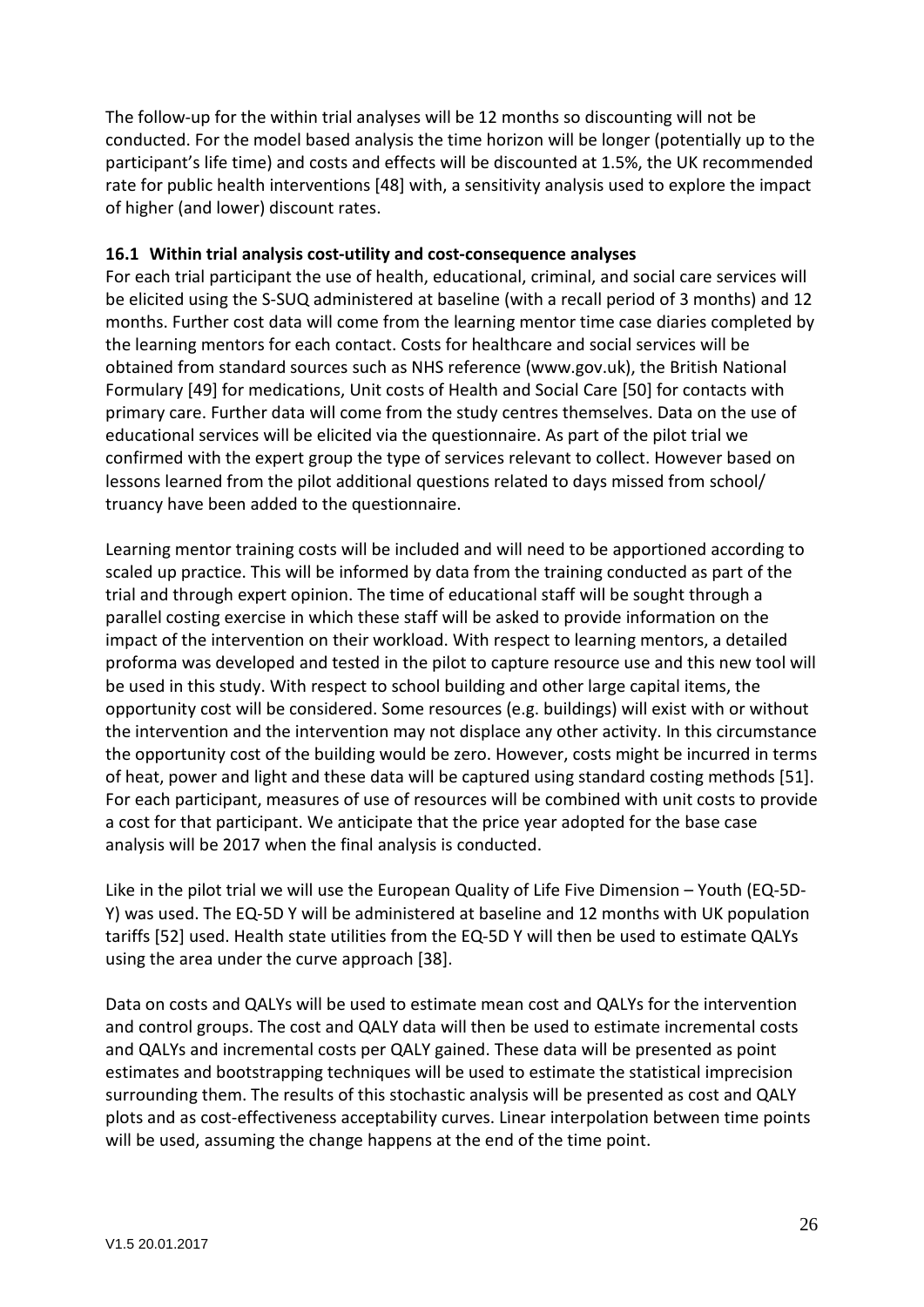The cost-consequence analysis will present the cost data and effects data in the form of balance sheets. In the balance sheets the interventions will be presented in a series of pairwise comparisons with data on costs and effects presented as pros and cons for an experimental intervention compared with a control. Thus, the approach can capture wider effects than those captured by measures of cost or quality of life. The principle underpinning a balance sheet is that the analyst should seek to capture all costs and benefits no matter on whom they may fall; the same principles underpinning a cost-benefit analysis [53]. This approach has been used in prior evaluations as a way of integrating both quantitative and qualitative findings into a single assessment [54, 55].

### <span id="page-27-0"></span>**16.2 Model based analysis**

In an economic evaluation the time horizon should be sufficiently long enough to capture all costs and benefits of relevance. Ideally, within a trial setting the data collection period would be sufficiently long enough to capture all relevant costs and benefits. Such a proposal would significantly increase costs, increase burden on participants, and costs and benefits in the longer term may be subject to a host of exogenous factors. Hence, the longer term collection of data within a trial setting may not produce reliable data on longer term outcomes. In the absence of longer term trial data, longer term data from the literature will be considered. The economic model based analysis, most likely taking the form of a state transition model, will be conducted if it is plausible that extrapolation over a longer time horizon could change the within trial based analyses. For example, if at the end of the 12 month follow-up, the QALY gain is not of sufficient magnitude to justify the cost to society, modelling can illustrate whether the eventual long-term gain becomes more worthwhile. The model will be constructed following guidelines for best practice in economics modelling [56, 57]. The use of services will be modelled and the costs of these events will be based on data from the trial and, where necessary, supplemented by focused searches of the literature and health economic databases, (National Health Service Economic Evaluations Database (NHS EED) and the CEA Registry. As already noted both costs and outcomes will be discounted at 1.5% in the base case analyses. The model will be used to produce estimates of costs, QALYs, incremental cost per QALY gained, and cost-consequences. The model will be probabilistic and distributions will be attached to all parameters, the shape and type of distribution will depend upon the data available and recommendations for good practice in modelling [56]. The results will also be presented as point estimates, and for the cost-consequence analysis 95% confidence intervals. For the cost-utility analysis, data will be presented as plots of costs and QALYs derived from the probabilistic analysis and cost-effectiveness acceptability curves. Deterministic sensitivity analyses to explore other uncertainties will also be conducted.

#### <span id="page-27-1"></span>**17. Qualitative work**

Separate ethical approval will be sought for the qualitative work.

#### <span id="page-27-2"></span>**18. Triangulation**

Once the quantitative and qualitative elements of the study have been carried out and analysed separately they will be brought together at the 'analysis/interpretation' phase which is a process often described as 'triangulation' [58]. In our study, data will be reconciled by adopting a model which relies on the principle of complementarity [59]. Within this approach it is explicitly recognised that qualitative and quantitative methods may be used to examine different aspects of an overall research question [58].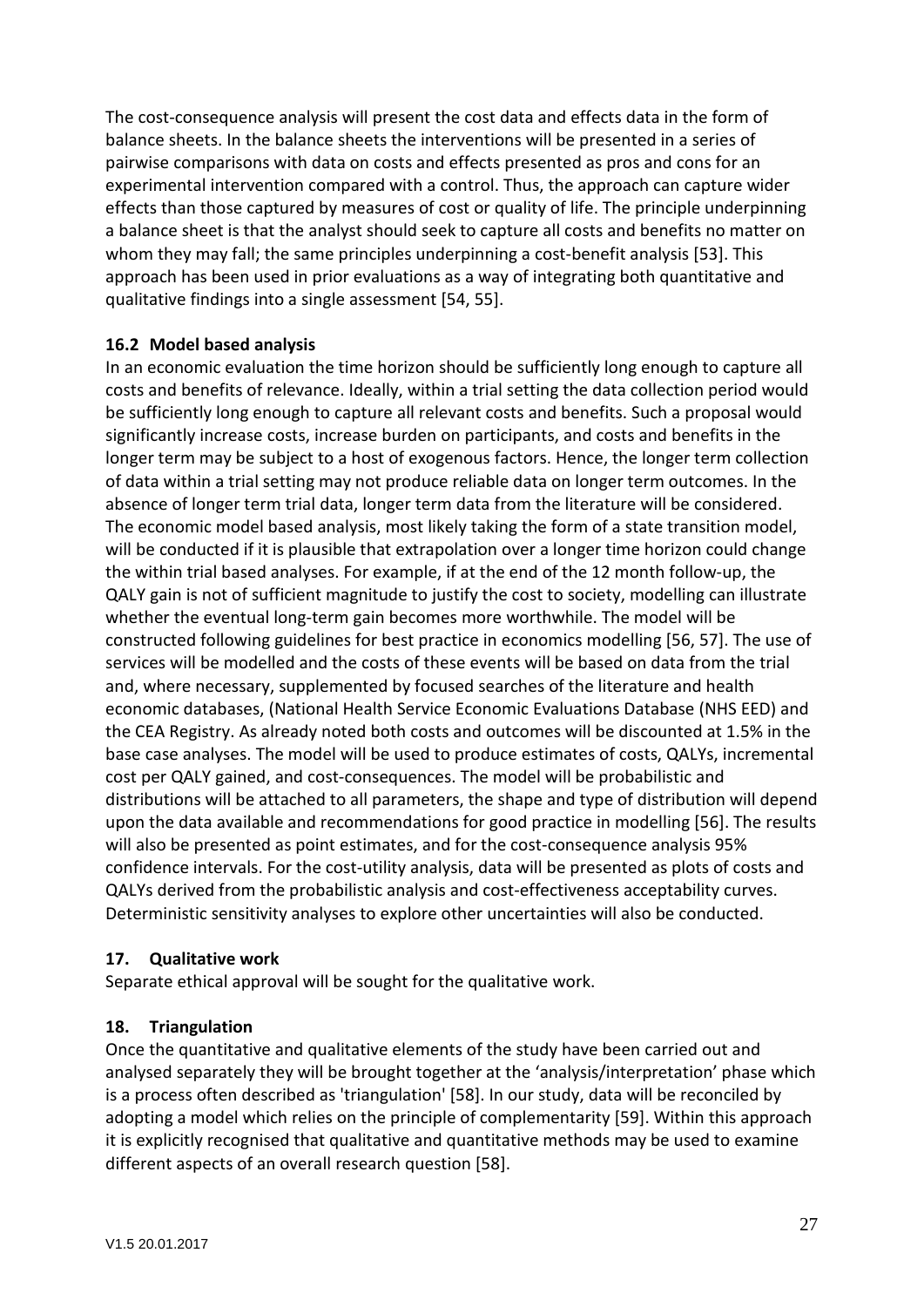#### <span id="page-28-0"></span>**19. Compliance and withdrawal**

#### <span id="page-28-1"></span>**19.1 Assessment of compliance**

Where feasible, visits to the individual school in the geographical sites will happen at least once every two weeks with telephone calls if necessary in between. These study visits will be conducted by site Research Co-ordinators.

### <span id="page-28-2"></span>**19.2 Withdrawal of participants**

Young people who do not leave their name on the questionnaire will not be able to be identified post completion and therefore their data cannot be withdrawn if requested. For the trial, participants have the right to withdraw from the trial at any time for any reason, and without giving a reason. The investigators also have the right to withdraw participants from the study intervention if s/he judges this to be in the participant's best interests. It is understood by all concerned that an excessive rate of withdrawals can render the study uninterpretable; therefore, unnecessary withdrawal of participants should be avoided. Should a participant decide to withdraw from the study, all efforts will be made to report the reason for withdrawal as thoroughly as possible.

There are two withdrawal options:

- 1. Withdrawing completely (i.e. withdrawal from both the study intervention and provision of follow-up data)
- 2. Withdrawing partially (i.e. withdrawal from study intervention but continuing to provide follow-up data by completing 12-month follow-up questionnaires).

Assent will be sought from participants choosing option 1 to retain data collected up to the point of withdrawal. Participants will be asked if they would be happy for the reason for the decision to withdraw to be recorded.

#### <span id="page-28-3"></span>**20. Data monitoring, quality control and quality assurance**

This is a low risk trial and major safety data are not anticipated. As agreed by Newcastle University/NIHR PHR a TSC will be set up as well as a separate Data Monitoring and Ethics Committee (DMEC). Both will occur with independent members meeting in closed session. The groups will also take responsibility for monitoring study conduct and data collected will be performed by central review to ensure the study is conducted in accordance with GCP. The main areas of focus will include assent/consent, data quality and essential documents in the study. The TSC will consist of Professor Matthew Hickman as Chair, an independent school representative, independent statistician, the CI of the study (DNB); the Project Manager (EG); the study statistician (DH) and other members of the TSG as appropriate. Following the initial pre-study meeting, the TSG will meet annually. Their role is to monitor progress and supervise the trial to ensure it is conducted to high standards in accordance with the protocol, the principles of GCP, relevant regulations and guidelines and with regard to participant safety. The purpose of this committee will be to monitor efficacy and safety endpoints, although only independent members may have access to unblinded study data. A written charter will be agreed and used by the TSC. All monitoring findings will be reported and followed up with the appropriate persons in a timely manner. The DMEC will take responsibility for the ethical compliance of the trial and will meet once yearly prior to the TSG meetings.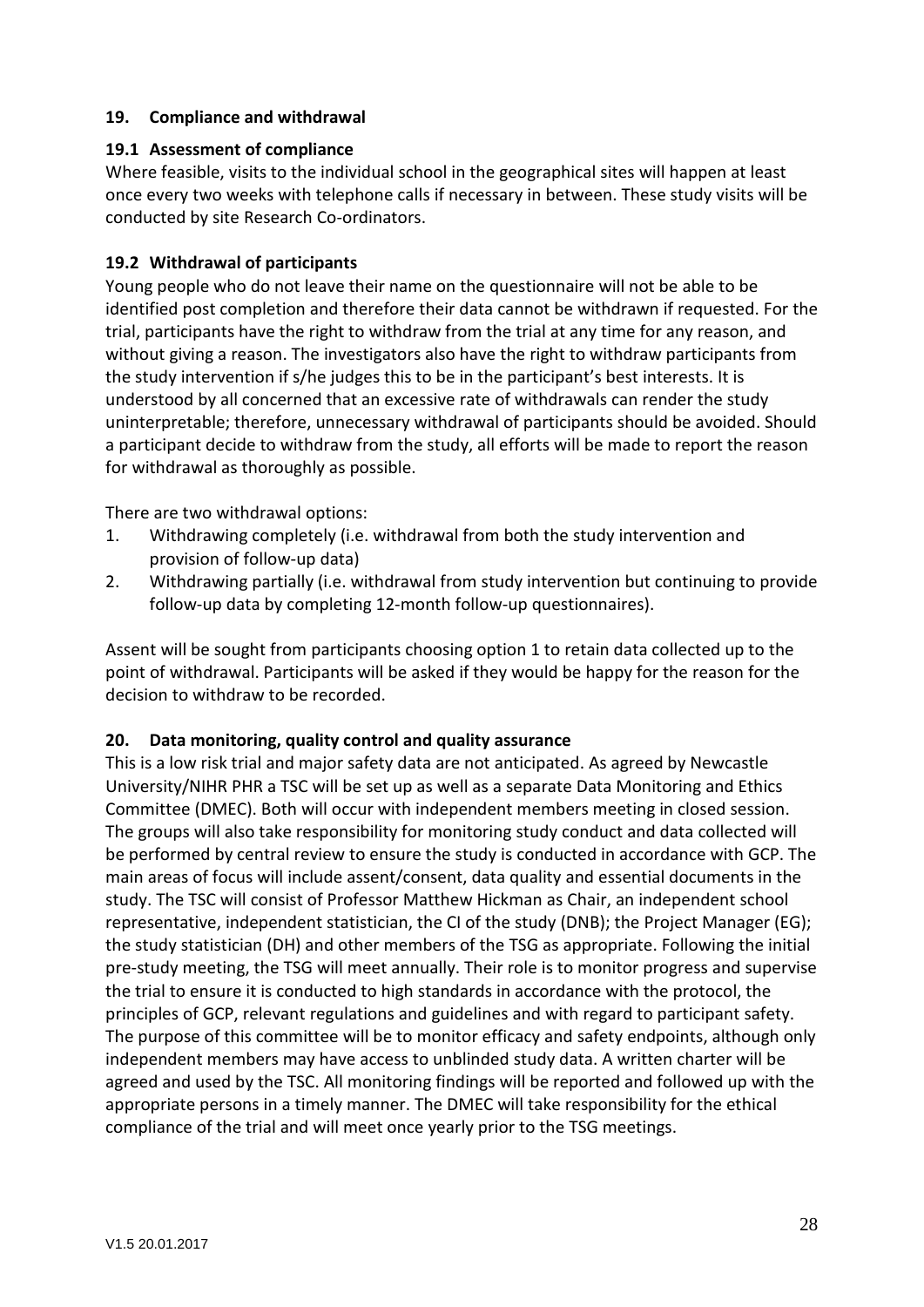The study may be subject to inspection and audit by Newcastle University under their remit as sponsor, and other regulatory bodies to ensure adherence to GCP. The investigators/ institutions will permit trial-related monitoring, audits, ethical committee review and regulatory inspection(s), providing direct access to source data/documents.

| <b>Time</b>      | <b>Visit 1 Initial</b><br><b>Screening</b> | Visit 2<br><b>Baseline visit</b><br><b>Confirmation of eligibility</b><br>and Randomisation | 12 month follow-up<br>12 months post baseline (+/-10<br>weeks) |
|------------------|--------------------------------------------|---------------------------------------------------------------------------------------------|----------------------------------------------------------------|
| Study            |                                            |                                                                                             |                                                                |
| questionnaire    | X                                          |                                                                                             | X                                                              |
| completion       |                                            |                                                                                             |                                                                |
| Study discussion |                                            |                                                                                             |                                                                |
| / Informed       |                                            | X                                                                                           |                                                                |
| assent           |                                            |                                                                                             |                                                                |
| Informed of      |                                            |                                                                                             |                                                                |
| randomisation    |                                            | X                                                                                           |                                                                |
| allocation       |                                            |                                                                                             |                                                                |
| 28 day TLFB      |                                            |                                                                                             |                                                                |
| questionnaire    |                                            |                                                                                             | X                                                              |

### **Table of events**

The quality and retention of study data will be the responsibility of Professor Dorothy Newbury-Birch, who will act as data custodian for the study. All study data will be retained in accordance with the Data Protection Act (1998), the Directive on GCP (2005/28/EC), sponsor and local policy.

# <span id="page-29-0"></span>**21. Adverse event monitoring and reporting**

Due to the nature of the study it is not expected that participants will experience any adverse events/serious adverse events during the study. In the event that the participant reports an event related to the study during a study visit this will be reported on the adverse event/ harms case report form and entered into MACRO.

# <span id="page-29-1"></span>**22. Ethics and regulatory issues**

As participants are not being recruited from the NHS, the proposed research will not require NHS ethical approval but we will seek multi-site ethical approval from Teesside University ethics committee, which covers all non-NHS studies carried out at the University. Information sheets will be provided to all eligible subjects and written informed assent/consent obtained prior to any study procedures.

### <span id="page-29-2"></span>**23. Research governance**

Newcastle University will be the nominated sponsor of the research and will hold the award. Professor Newbury-Birch will be the Chief Investigator based at Teesside University together with the Project Manager and North East staff relating to the study. The Research Coordinators and Project Manager will meet weekly (by Skype) to progress the study (Working Group). Other investigators will be invited to attend meetings when necessary. The study will have a TMG, which will consist of the Chief Investigator, co-applicants, Project Manager,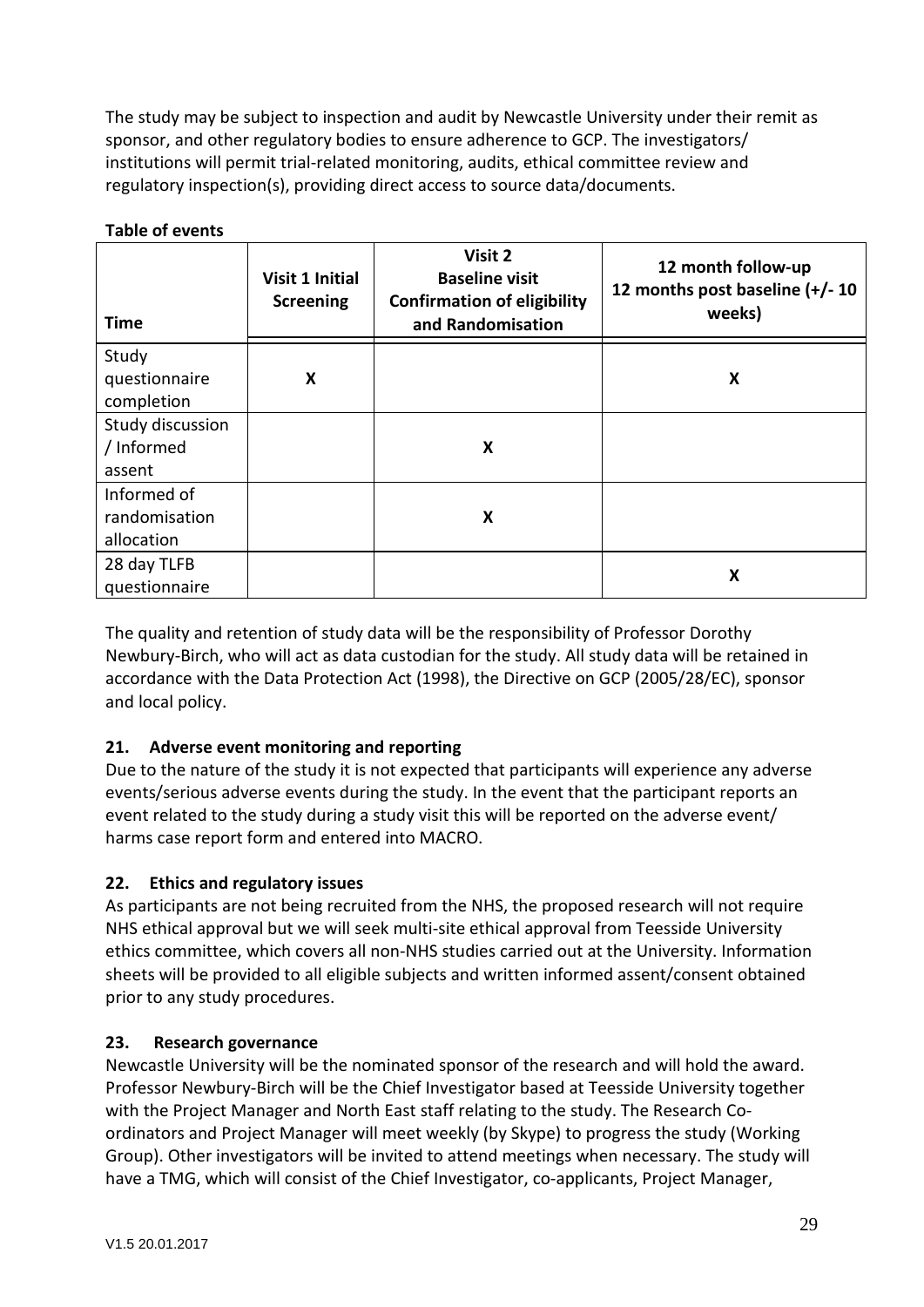Research Co-ordinators, researchers and CTU staff involved in the study as well as two lay members (to be identified). Professor Eilish Gilvarry who chaired the pilot study TMG will chair this group. Further to this we will set up an independent TOC (see section 18) with membership in accordance with NIHR guidelines. The project will be subject to the requirements of the Data Protection Act 1998 and the Freedom of Information Act 2000 and other relevant UK and European legislation relevant to the conduct of clinical research. The project will be managed and conducted in accordance with the MRCs Guidelines on Good Clinical Practice in Clinical Trials [\(www.mrc.ac.uk\)](http://www.mrc.ac.uk/), which will include compliance with national and international regulations on the ethical involvement of participants in clinical research (including the Declaration of Helsinki). Newcastle Clinical Trials Unit Standard Operating Procedures will be followed.

All data for the study will be held in a secure environment identified by a screening ID. Master registers containing participant identifiable information and participant identification numbers will be stored in a secure area separate from the majority of data. Remote electronic data capture and data management will be conducted by Newcastle Clinical Trials Unit using Elsevier's MACRO. All staff employed on the project will be employed by academic organisations and subject to the Terms and Conditions of Service and contracts of employment of the employing organisations. The project will use standardised research and clinical protocols and adherence to the protocols will be monitored by the Trial Steering Committee.

All trial data will be identified using a unique trial identification number (the screening number). No personally identifiable information will be held beyond the final 12-month follow-up. Analytical datasets will not contain any participant identifiable information. Anonymised hard-copy data will be retained for a period of five years following the end of the trial. Electronic data will be kept for 10 years following the end of the trial.

### <span id="page-30-0"></span>**24. Confidentiality**

Personal data will be regarded as strictly confidential. To preserve anonymity, any data relating to the questionnaire leaving the sites will be anonymised and will identify participants with their screening number. The study will comply with the Data Protection Act, 1998. All study records and Investigator Site Files will be kept at site in a locked filing cabinet with restricted access. All data will be sent to the co-ordinating centre (Teesside University) by secure courier where it will be kept in a locked filing cabinet with restricted access. Names of those in the trial will be sent off site by secure email /courier by site study Research Coordinators to the administrative assistant at the co-ordination centre (Teesside University) and will be couriered separately from the questionnaire responses.

### <span id="page-30-1"></span>**25. Insurance and finance**

Indemnity in respect of potential liability arising from negligent harm relating to design and conduct of the research is provided by Teesside University for those protocol authors who have their substantive contracts of employment with Teesside University. Indemnity in respect of potential liability arising from negligent harm relating to design and conduct of the research is provided by Newcastle University for those protocol authors who have their substantive contracts of employment with Newcastle University.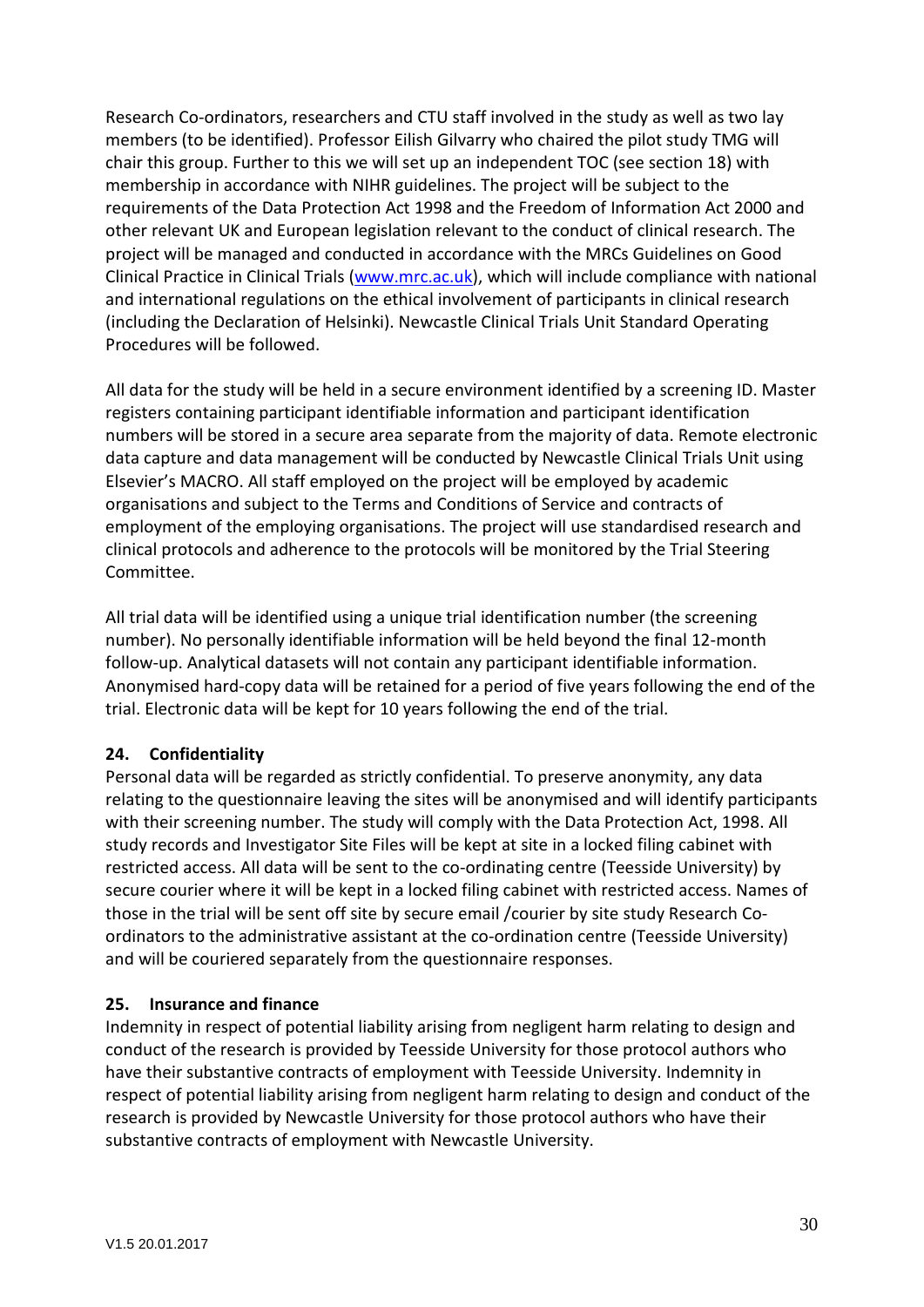Indemnity in respect of potential liability arising from negligent harm relating to management of the research is provided by the Sponsor.

This is a non-commercial study and there are no arrangements for non-negligent compensation. NIHR Public Health Research Programme is funding the study.

## <span id="page-31-0"></span>**26. Study report/publications**

The data will be the property of the Chief Investigator and Co-applicants. Publication will be the responsibility of the Chief Investigator. It is planned to publish this study in peer review articles and to present data at national and international meetings. Results of the study will also be reported to the Sponsor and Funder, and will be available on their web site. All manuscripts, abstracts or other modes of presentation will be reviewed by the TOC and funder prior to submission. Individuals will not be identified from any study report. Participants will be informed about the results at the end of the study, including a lay summary of the results if requested.

## <span id="page-31-1"></span>**27. References**

- 1. Hibbell, B., et al., *The 2011 ESPAD Report: Substance Use Among Students in 36 European Countries.* 2012.
- 2. Fuller, E. and Et al, *Smoking, drinking and drug use among young people in England in 2013*. 2014, NatCen Social Research: London.
- 3. Zucker, R., et al., *Developmental perspective on underage alcohol use. Developmental processes and mechanisms 0-10.* Alcohol Research and Health, 2009. **32**(1): p. 16-29.
- 4. Windle, M., et al., *Transitions Into Underage and Problem Drinking Summary of Developmental Processes and Mechanisms: Ages 10–15.* Alcohol Research and Health, 2009. **32**(1): p. 30-40.
- 5. Brown, S., et al., *Underage Alcohol Use Summary of Developmental Processes and Mechanisms: Ages 16–20.* Alcohol Research and Health, 2009. **32**(1): p. 41-52.
- 6. Newbury-Birch, D., et al., *The impact of alcohol consumption on young people: A review of reviews*. 2009, Department of Children Schools and Families.
- 7. Squeglia, L.M., et al., *Brain response to working memory over three years of adolescence: Influence of initiating heavy drinking.* Journal of Studies on Alcohol and Drugs, 2012. **73**(5): p. 749.
- 8. Rodham, K., et al., *Adolescents' perception of risk and challenge: A qualitative study.* Journal of Adolescence, 2006. **29**: p. 261-72.
- 9. MacArthur, G., et al., *Patterns of alcohol use and multiple risk behaviour by gender during early and late adolescence: the ALSPAC cohort.* Journal of Public Health, 2012. **34**(Suppl 1): p. i20-i30.
- 10. NHS Choices. *The risks of drinking too much*. 05/08/2014]; Available from: [www.nhs.uk/Livewell/alcohol/Pages/Effectsofalcohol.aspx.](http://www.nhs.uk/Livewell/alcohol/Pages/Effectsofalcohol.aspx)
- 11. McGue, M., et al., *Origins and Consequences of Age at First Drink. Associations with Substance-use Disorders, Dishinbitory Behavior and Psychopathology, and P3 Amplitude.* Alcoholism, Clinical and Experimental Research, 2001. **25**(8): p. 1156-1165.
- 12. Donaldson, L., *Guidance on the consumption of alcohol by children and young people*. 2009, Department of Health: London.
- 13. National Institute for Clinical Excellence, *Interventions in schools to prevent and reduce alcohol use among children and young people*. 2007, NICE: London.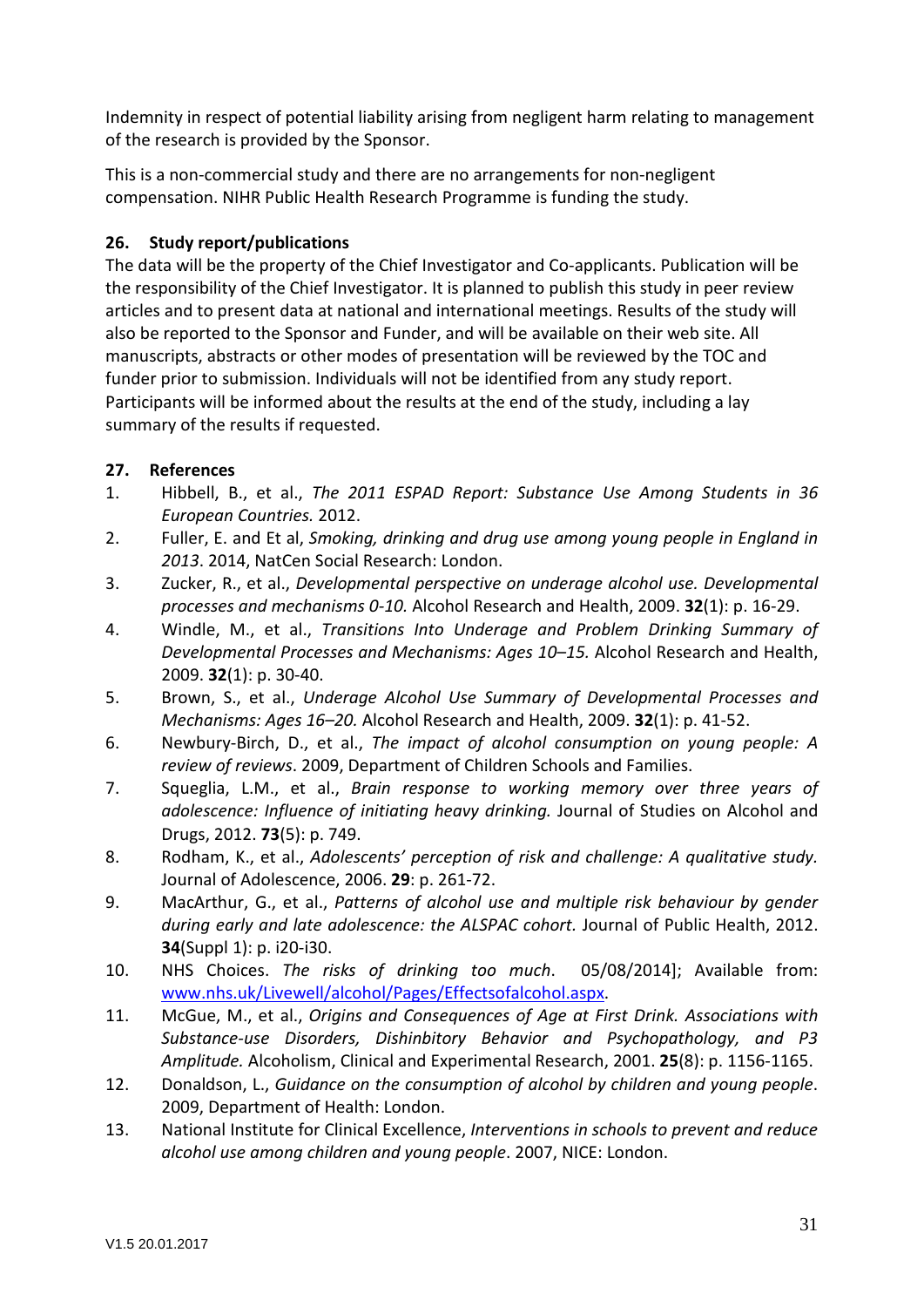- 14. Foxcroft, D. and A. Tsertsvadze, *Universal shool-based prevention programs for alcohol misuse in young people*, in *Cochrane Database of Systematic Reviews*. 2011.
- 15. World Health Organization, *Alcohol in the European Union. consumption, harm and policy approaches*, ed. P. Anderson, L. Moller, and G. Galea. 2012: WHO Regional Office for Europe.
- 16. Kaner, E., et al., *The effectiveness of brief alcohol interventions in primary care settings: a comprehensive review.* Drug and Alcohol Review, 2009. **28**: p. 301-323.
- 17. Bandura, A., *Social learning theory*. 1997, Englewood Cliffs, NJ: Prentice-Hall.
- 18. Bien, T.H., W.R. Miller, and J.S. Tonigan, *Brief interventions for alcohol problems: a review.* Addiction, 1993. **88**(3): p. 315-335.
- 19. Kaner, E., et al., *Effectiveness of brief alcohol interventions in primary care populations.* Cochrane Database of Systematic Reviews, 2007. **Issue 2**.
- 20. Miller, W. and V. Sanchez, *Motivating Young Adults for Treatment and Lifestyle Change*. 1993, Notre Eame: University of Notre Dame Press.
- 21. Rollnick, S., P. Mason, and C. Butler, *Health Behaviour Change: A guide for practitioners*. 1999, Edinburgh: Churchill Livingstone.
- 22. Kaner, E., et al., *Effectiveness of screening and brief alcohol intervention in primary care (SIPS trial): pragmatic cluster randomised controlled trial.* BMJ, 2013. **346**: p. 1-14.
- 23. Newbury-Birch, D., et al., *A pilot feasibility cluster randomised controlled trial of screening and brief alcohol intervention to prevent hazardous drinking in young people aged 14-15 in a high school setting (SIPS JR-HIGH)*, N.P.H.R.P. Report, Editor. 2014.
- 24. Drummond, C., et al., *The effectiveness of alcohol screening and brief intervention in emergency departments: a multicentre pragmatic cluster randomized controlled trial.* PLOS ONE, 2014. **9**(6): p. e99463.
- 25. Newbury-Birch, D., et al., *Alcohol screening and brief interventions for offenders in the probation setting (SIPS Trial): a pragmatic multicentre cluster randomised controlled trial.* Alcohol & Alcoholism, 2014. **In Press**.
- 26. Department of Health, *The Annual Report of the Chief Medical Officer 2012: Our Children Deserve Better: Prevention Pays*. 2013, Department of Health: London.
- 27. Yuma-Guerrero, P., et al., *Screening, Brief Intervention, and Referral for alcohol Use in Adolescents: A Systematic Review.* Pediatrics, 2012. **130**: p. 115-122.
- 28. Tripodi, S.J., et al., *Interventions for reducing adolescent alcohol abuse: A metaanalytic review.* Archives of Pediatrics and Adolescent Medicine, 2010. **164 (1)**: p. 85- 91.
- 29. Carney, T. and B. Myers, *Effectiveness of early interventions for substance-using adolescents: findings from a systematic review and meta-analysis.* Substance Abuse Treatment, Prevention, and Policy, 2012. **7**(1): p. 25.
- 30. O'Neil, S., et al., *Brief intervention to prevent hazardous drinking in young people aged 14-15 in a high school setting (SIPS JR-HIGH): study protocol for a randomized controlled trial.* Trials, 2012. **13**(166).
- 31. Babor, T., et al., *AUDIT, The Alcohol Use Disorders Identification Test, guidelines for use in primary health care*. 1989, World Health Organisation: Geneva.
- 32. Reinert, D.F. and J.P. Allen, *The Alcohol Use Disorders Identification Test: An Update of Research Findings.* Alcoholism: Clinical & Experimental Research, 2007. **Vol. 31**(No. 2): p. pp. 185-199.
- 33. White, H. and H. Labouvie, *Towards the assessment of adolescent problem drinking.* Journal of studies of Alcohol, 1989. **50**(30): p. 7.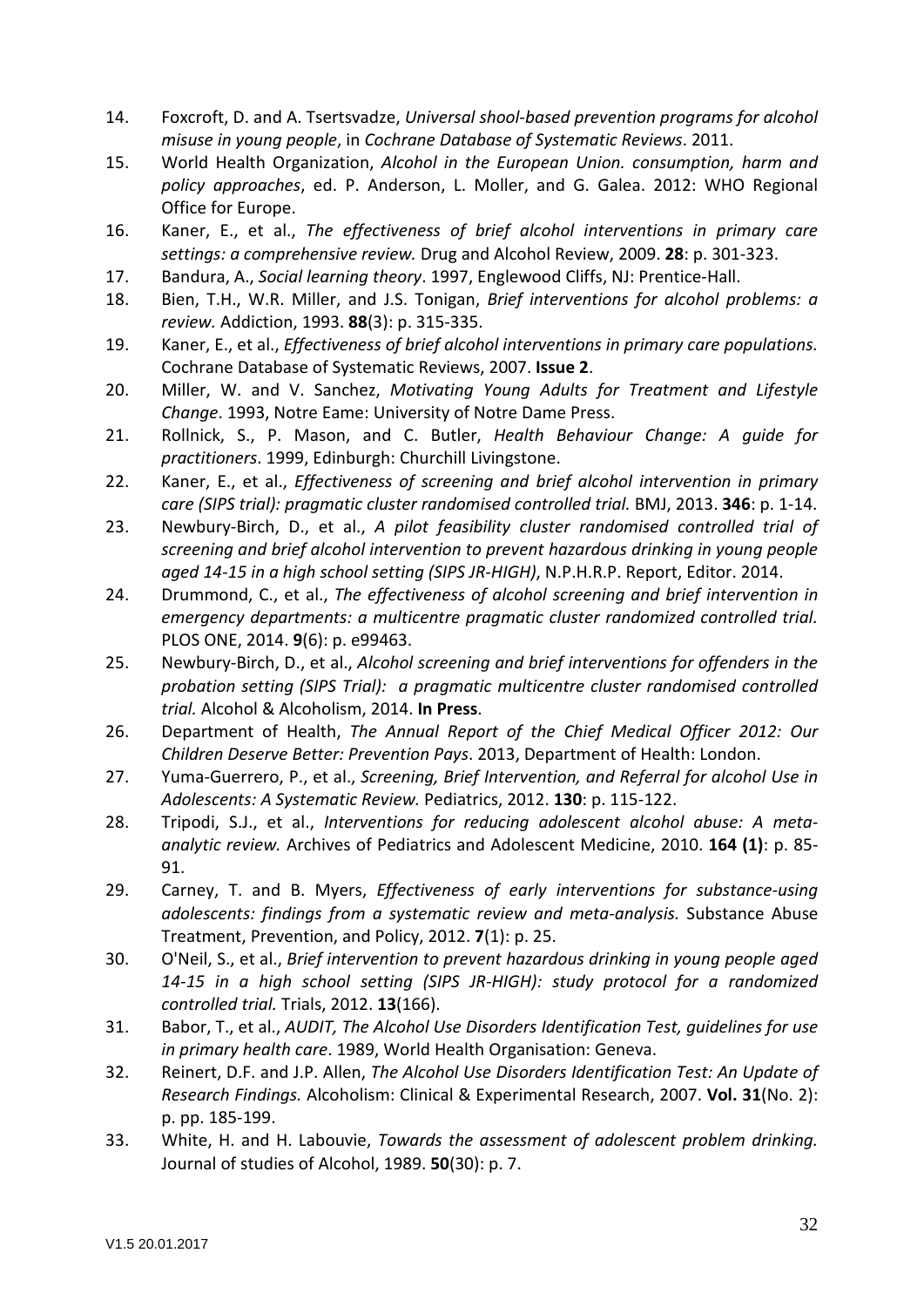- 34. Cooper, M., *Motivations for alcohol use among adolescents: Development and validation of a four-factor model.* Psychological Assessment, 1994. **6**: p. 117-128.
- 35. UKATT Research Team, *Cost effectiveness of treatment for alcohol problems: findings of the randomised UK alcohol treatment trial (UKATT).* British Medical Journal, 2005. **331**(7516): p. 544.
- 36. NHS Health Scotland and University of Warwick, *Warwick-Edinburgh Mental Well-Being Scale (WEMWBS)*. 2006: Scotland.
- 37. Tennant, R., et al., *The Warwick-Edinburgh Mental Well-being Scale (WEMWBS): development and UK validation.* Health and Quality of Life Outcomes, 2007. **5**: p. 63.
- 38. Euroquol, *EuroQuol-a new facility for the measurement of health-related quality of life.* Health Policy, 1990. **16**: p. 199 - 208.
- 39. Sobell, L. and M. Sobell, *Alcohol Timeline Followback Users' Manual*. 1995, Toronto, Canada: Addiction Research Foundation.
- 40. Segrott, J., et al., *Preventing substance misuse: study protocol for a randomised controlled trial of the Strengthening Families Programme 10–14 UK (SFP 10–14 UK).* BMC Public Health, 2014. **14**(49): p. 1-21.
- 41. Talbot, S. and T. Crabbe, *Binge drinking: young people's attitude and behaviour*, P. Futures, Editor. 2008, Crime Concern: London.
- 42. Nelson, M., et al., *Seventh annual survey of take up of school lunches in England* 2012, Children's Food Trust.
- 43. Office for National Statistics, *Ethnicity and National Identity in England and Wales 2011*. 2012.
- 44. Medical Research Council, *Developing and evaluating complex interventions: new guidance*. 2008: London.
- 45. Kaner, E.F.S., et al., *A RCT of three training and support strategies to encourage implementation of screening and brief alcohol intervention by general practitioners.* British Journal of General Practice, 1999. **49**: p. 699-703.
- 46. Brueton, V., et al. *Systematic Review of Strategies to Reduce Attrition in Randomised Trials*. in *The Society for Clinical Trials Annual Meeting*. 2013. Boston: Clinical Trials.
- 47. Lane, C., et al., *Measuring adaptations of motivational interviewing: The development and validation of the Behaviour Change Counselling Index (BECCI),.* Patient Education and Counselling 2005. **56**: p. 166-173.
- 48. National Institute for Clinical Excellence, *Guide to the methods of technology appraisal*. 2013: London.
- 49. British Medical Association and Royal Pharmaceutical Society, *British National Formulary Edition 65*. 2013.
- 50. Curtis, L., *Unit Costs of Health and Social Care 2012*, PSSRU, Editor. 2013, University of Kent: Canterbury.
- 51. Drummond, M., G. Stoddart, and G. Torrance, *Methods for the Economic Evaluation of Health Care Programmes*. 2005, Oxford: Oxford University Press.
- 52. Kind, P., G. Hardman, and S. Macran, *UK population norms for EQ-5D*. 1999, Centre for Health Economics: University of York.
- 53. McIntosh, E., *Economic evaluation of guideline implementation strategies*, in *Changing professional practice: Theory and practice of clinical guidelines implementation*, T. Thorson and M. Makela, Editors. 1999, Danish Institute for Health Services: Copenhagen.
- 54. Hoddinott, P., et al., *Process evaluation for the FEeding Support Team (FEST) randomised controlled feasibility trial of proactive and reactive telephone support for*